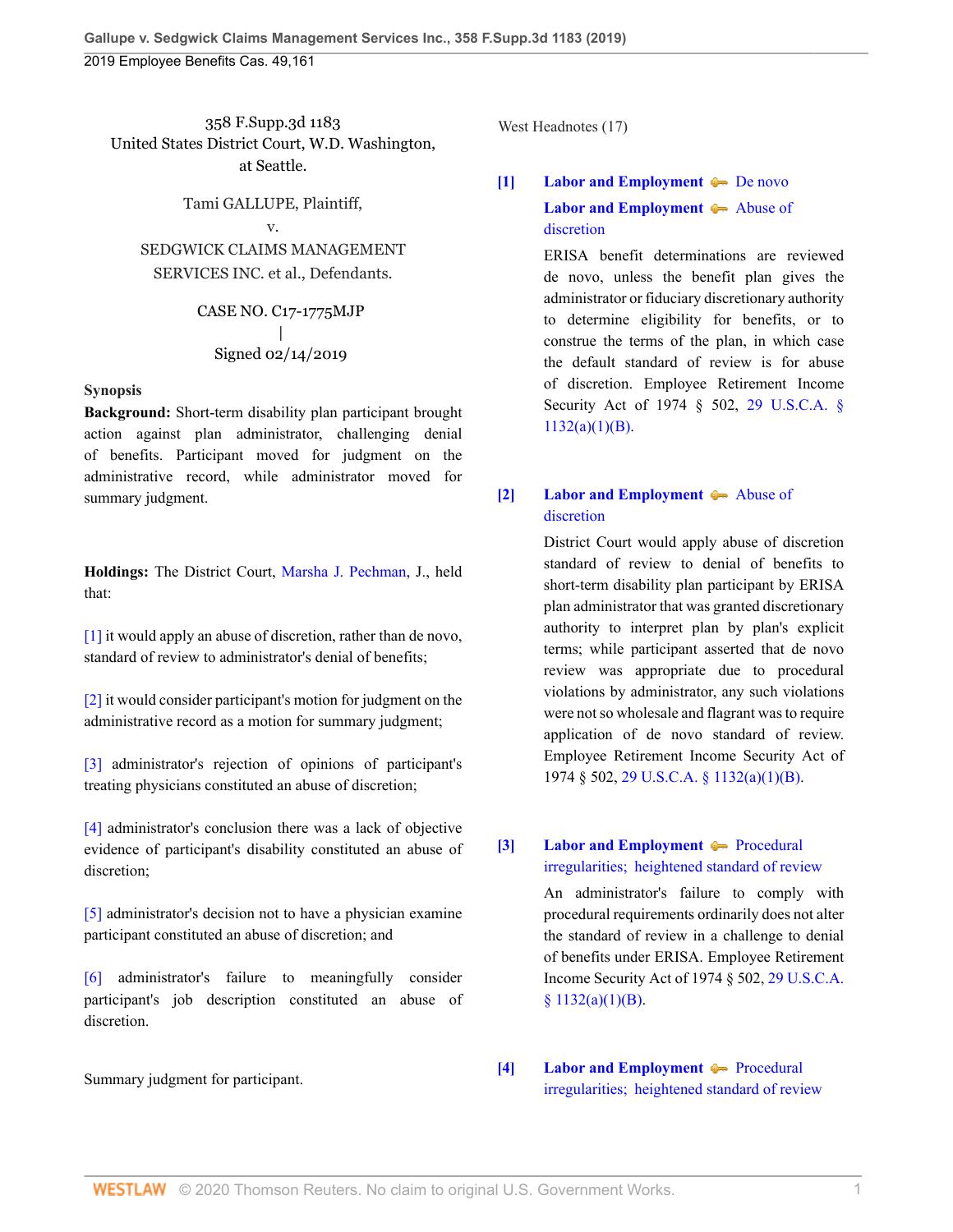De novo review of an ERISA plan administrator's denial of benefits is only appropriate where an administrator with discretionary authority under a plan engages in wholesale and flagrant violations of the procedural requirements of ERISA, or in other words fails to comply with virtually every applicable mandate of ERISA. Employee Retirement Income Security Act of 1974 § 502, [29 U.S.C.A. § 1132\(a\)\(1\)\(B\)](http://www.westlaw.com/Link/Document/FullText?findType=L&pubNum=1000546&cite=29USCAS1132&originatingDoc=I403126e030f311e98335c7ebe72735f9&refType=SP&originationContext=document&vr=3.0&rs=cblt1.0&transitionType=DocumentItem&contextData=(sc.History*oc.Default)#co_pp_50660000823d1).

### <span id="page-1-0"></span>**[\[5\]](#page-6-4) [Federal Civil Procedure](http://www.westlaw.com/Browse/Home/KeyNumber/170A/View.html?docGuid=I403126e030f311e98335c7ebe72735f9&originationContext=document&vr=3.0&rs=cblt1.0&transitionType=DocumentItem&contextData=(sc.History*oc.Default))**  $\blacklozenge$  **[Employees and](http://www.westlaw.com/Browse/Home/KeyNumber/170Ak2497/View.html?docGuid=I403126e030f311e98335c7ebe72735f9&originationContext=document&vr=3.0&rs=cblt1.0&transitionType=DocumentItem&contextData=(sc.History*oc.Default))** [Employment Discrimination, Actions Involving](http://www.westlaw.com/Browse/Home/KeyNumber/170Ak2497/View.html?docGuid=I403126e030f311e98335c7ebe72735f9&originationContext=document&vr=3.0&rs=cblt1.0&transitionType=DocumentItem&contextData=(sc.History*oc.Default))

District Court would consider ERISA plan participant's motion for judgment on the administrative record as a motion for summary judgment, in her action challenging plan administrator's denial of benefits under shortterm disability plan; since administrator had discretionary authority under plan to interpret its terms, standard of review of administrator's decision denying benefits was for abuse of discretion, so a motion for summary judgment, rather than a motion for judgment on the administrative record, was appropriate conduit to resolve parties' dispute. Employee Retirement Income Security Act of 1974 § 502, [29 U.S.C.A.](http://www.westlaw.com/Link/Document/FullText?findType=L&pubNum=1000546&cite=29USCAS1132&originatingDoc=I403126e030f311e98335c7ebe72735f9&refType=SP&originationContext=document&vr=3.0&rs=cblt1.0&transitionType=DocumentItem&contextData=(sc.History*oc.Default)#co_pp_50660000823d1) [§ 1132\(a\)\(1\)\(B\);](http://www.westlaw.com/Link/Document/FullText?findType=L&pubNum=1000546&cite=29USCAS1132&originatingDoc=I403126e030f311e98335c7ebe72735f9&refType=SP&originationContext=document&vr=3.0&rs=cblt1.0&transitionType=DocumentItem&contextData=(sc.History*oc.Default)#co_pp_50660000823d1) [Fed. R. Civ. P. 52,](http://www.westlaw.com/Link/Document/FullText?findType=L&pubNum=1000600&cite=USFRCPR52&originatingDoc=I403126e030f311e98335c7ebe72735f9&refType=LQ&originationContext=document&vr=3.0&rs=cblt1.0&transitionType=DocumentItem&contextData=(sc.History*oc.Default)) [56.](http://www.westlaw.com/Link/Document/FullText?findType=L&pubNum=1000600&cite=USFRCPR56&originatingDoc=I403126e030f311e98335c7ebe72735f9&refType=LQ&originationContext=document&vr=3.0&rs=cblt1.0&transitionType=DocumentItem&contextData=(sc.History*oc.Default))

[1 Cases that cite this headnote](http://www.westlaw.com/Link/RelatedInformation/DocHeadnoteLink?docGuid=I403126e030f311e98335c7ebe72735f9&headnoteId=204754394600520200522150303&originationContext=document&vr=3.0&rs=cblt1.0&transitionType=CitingReferences&contextData=(sc.History*oc.Default))

# <span id="page-1-1"></span>**[\[6\]](#page-6-5) [Federal Civil Procedure](http://www.westlaw.com/Browse/Home/KeyNumber/170A/View.html?docGuid=I403126e030f311e98335c7ebe72735f9&originationContext=document&vr=3.0&rs=cblt1.0&transitionType=DocumentItem&contextData=(sc.History*oc.Default))** in [Employees and](http://www.westlaw.com/Browse/Home/KeyNumber/170Ak2497/View.html?docGuid=I403126e030f311e98335c7ebe72735f9&originationContext=document&vr=3.0&rs=cblt1.0&transitionType=DocumentItem&contextData=(sc.History*oc.Default)) [Employment Discrimination, Actions Involving](http://www.westlaw.com/Browse/Home/KeyNumber/170Ak2497/View.html?docGuid=I403126e030f311e98335c7ebe72735f9&originationContext=document&vr=3.0&rs=cblt1.0&transitionType=DocumentItem&contextData=(sc.History*oc.Default)) Traditional summary judgment principles have limited application in ERISA cases governed by the abuse of discretion standard, and the usual tests of summary judgment, such as whether a genuine dispute of material fact exists, do not apply. Employee Retirement Income Security Act of 1974 § 502, [29 U.S.C.A. § 1132\(a\)\(1\)\(B\)](http://www.westlaw.com/Link/Document/FullText?findType=L&pubNum=1000546&cite=29USCAS1132&originatingDoc=I403126e030f311e98335c7ebe72735f9&refType=SP&originationContext=document&vr=3.0&rs=cblt1.0&transitionType=DocumentItem&contextData=(sc.History*oc.Default)#co_pp_50660000823d1).

## <span id="page-1-2"></span>**[\[7\]](#page-7-0) [Labor and Employment](http://www.westlaw.com/Browse/Home/KeyNumber/231H/View.html?docGuid=I403126e030f311e98335c7ebe72735f9&originationContext=document&vr=3.0&rs=cblt1.0&transitionType=DocumentItem&contextData=(sc.History*oc.Default))**  $\blacklozenge$  **[Abuse of](http://www.westlaw.com/Browse/Home/KeyNumber/231Hk688/View.html?docGuid=I403126e030f311e98335c7ebe72735f9&originationContext=document&vr=3.0&rs=cblt1.0&transitionType=DocumentItem&contextData=(sc.History*oc.Default))** [discretion](http://www.westlaw.com/Browse/Home/KeyNumber/231Hk688/View.html?docGuid=I403126e030f311e98335c7ebe72735f9&originationContext=document&vr=3.0&rs=cblt1.0&transitionType=DocumentItem&contextData=(sc.History*oc.Default))

In determining whether an ERISA plan administrator abuses its discretion, a District Court asks whether it is left with a definite and firm conviction that a mistake has been committed. Employee Retirement Income Security Act of 1974 § 502, [29 U.S.C.A. §](http://www.westlaw.com/Link/Document/FullText?findType=L&pubNum=1000546&cite=29USCAS1132&originatingDoc=I403126e030f311e98335c7ebe72735f9&refType=SP&originationContext=document&vr=3.0&rs=cblt1.0&transitionType=DocumentItem&contextData=(sc.History*oc.Default)#co_pp_50660000823d1)  $1132(a)(1)(B)$ .

## <span id="page-1-3"></span>**[\[8\]](#page-7-1) [Labor and Employment](http://www.westlaw.com/Browse/Home/KeyNumber/231H/View.html?docGuid=I403126e030f311e98335c7ebe72735f9&originationContext=document&vr=3.0&rs=cblt1.0&transitionType=DocumentItem&contextData=(sc.History*oc.Default))**  $\blacklozenge$  **[Abuse of](http://www.westlaw.com/Browse/Home/KeyNumber/231Hk688/View.html?docGuid=I403126e030f311e98335c7ebe72735f9&originationContext=document&vr=3.0&rs=cblt1.0&transitionType=DocumentItem&contextData=(sc.History*oc.Default))** [discretion](http://www.westlaw.com/Browse/Home/KeyNumber/231Hk688/View.html?docGuid=I403126e030f311e98335c7ebe72735f9&originationContext=document&vr=3.0&rs=cblt1.0&transitionType=DocumentItem&contextData=(sc.History*oc.Default))

Under the abuse of discretion standard, an ERISA plan administrator's interpretation of the plan will not be disturbed if reasonable. Employee Retirement Income Security Act of 1974 § 502, [29 U.S.C.A. § 1132\(a\)\(1\)\(B\)](http://www.westlaw.com/Link/Document/FullText?findType=L&pubNum=1000546&cite=29USCAS1132&originatingDoc=I403126e030f311e98335c7ebe72735f9&refType=SP&originationContext=document&vr=3.0&rs=cblt1.0&transitionType=DocumentItem&contextData=(sc.History*oc.Default)#co_pp_50660000823d1).

### <span id="page-1-4"></span>**[\[9\]](#page-7-2) [Labor and Employment](http://www.westlaw.com/Browse/Home/KeyNumber/231H/View.html?docGuid=I403126e030f311e98335c7ebe72735f9&originationContext=document&vr=3.0&rs=cblt1.0&transitionType=DocumentItem&contextData=(sc.History*oc.Default))**  $\blacklozenge$  [Abuse of](http://www.westlaw.com/Browse/Home/KeyNumber/231Hk688/View.html?docGuid=I403126e030f311e98335c7ebe72735f9&originationContext=document&vr=3.0&rs=cblt1.0&transitionType=DocumentItem&contextData=(sc.History*oc.Default)) [discretion](http://www.westlaw.com/Browse/Home/KeyNumber/231Hk688/View.html?docGuid=I403126e030f311e98335c7ebe72735f9&originationContext=document&vr=3.0&rs=cblt1.0&transitionType=DocumentItem&contextData=(sc.History*oc.Default))

Reasonableness standard applicable to cases in which standard of review of ERISA plan administrator's denial of benefits is abuse of discretion requires deference to the administrator's benefits decision unless it is (1) illogical, (2) implausible, or (3) without support in inferences that may be drawn from the facts in the record. Employee Retirement Income Security Act of 1974 § 502, [29 U.S.C.A. §](http://www.westlaw.com/Link/Document/FullText?findType=L&pubNum=1000546&cite=29USCAS1132&originatingDoc=I403126e030f311e98335c7ebe72735f9&refType=SP&originationContext=document&vr=3.0&rs=cblt1.0&transitionType=DocumentItem&contextData=(sc.History*oc.Default)#co_pp_50660000823d1) [1132\(a\)\(1\)\(B\)](http://www.westlaw.com/Link/Document/FullText?findType=L&pubNum=1000546&cite=29USCAS1132&originatingDoc=I403126e030f311e98335c7ebe72735f9&refType=SP&originationContext=document&vr=3.0&rs=cblt1.0&transitionType=DocumentItem&contextData=(sc.History*oc.Default)#co_pp_50660000823d1).

### <span id="page-1-5"></span>**[\[10\]](#page-7-3) [Labor and Employment](http://www.westlaw.com/Browse/Home/KeyNumber/231H/View.html?docGuid=I403126e030f311e98335c7ebe72735f9&originationContext=document&vr=3.0&rs=cblt1.0&transitionType=DocumentItem&contextData=(sc.History*oc.Default)) [Procedural](http://www.westlaw.com/Browse/Home/KeyNumber/231Hk689/View.html?docGuid=I403126e030f311e98335c7ebe72735f9&originationContext=document&vr=3.0&rs=cblt1.0&transitionType=DocumentItem&contextData=(sc.History*oc.Default))** [irregularities;  heightened standard of review](http://www.westlaw.com/Browse/Home/KeyNumber/231Hk689/View.html?docGuid=I403126e030f311e98335c7ebe72735f9&originationContext=document&vr=3.0&rs=cblt1.0&transitionType=DocumentItem&contextData=(sc.History*oc.Default))

A court considering a challenge to an ERISA plan administrator's denial of benefits is to weigh procedural irregularities in determining whether the administrator's decision was an abuse of discretion. Employee Retirement Income Security Act of 1974 § 502, [29 U.S.C.A. §](http://www.westlaw.com/Link/Document/FullText?findType=L&pubNum=1000546&cite=29USCAS1132&originatingDoc=I403126e030f311e98335c7ebe72735f9&refType=SP&originationContext=document&vr=3.0&rs=cblt1.0&transitionType=DocumentItem&contextData=(sc.History*oc.Default)#co_pp_50660000823d1)  $1132(a)(1)(B)$ .

### <span id="page-1-6"></span>**[\[11\]](#page-7-4) [Labor and Employment](http://www.westlaw.com/Browse/Home/KeyNumber/231H/View.html?docGuid=I403126e030f311e98335c7ebe72735f9&originationContext=document&vr=3.0&rs=cblt1.0&transitionType=DocumentItem&contextData=(sc.History*oc.Default)) [Procedural](http://www.westlaw.com/Browse/Home/KeyNumber/231Hk689/View.html?docGuid=I403126e030f311e98335c7ebe72735f9&originationContext=document&vr=3.0&rs=cblt1.0&transitionType=DocumentItem&contextData=(sc.History*oc.Default))** [irregularities;  heightened standard of review](http://www.westlaw.com/Browse/Home/KeyNumber/231Hk689/View.html?docGuid=I403126e030f311e98335c7ebe72735f9&originationContext=document&vr=3.0&rs=cblt1.0&transitionType=DocumentItem&contextData=(sc.History*oc.Default))

Procedural irregularities a court may consider when determining whether an ERISA plan administrator's denial of benefits constituted an abuse of discretion include whether the administrator (1) provided inconsistent reasons for the denial, (2) failed to adequately investigate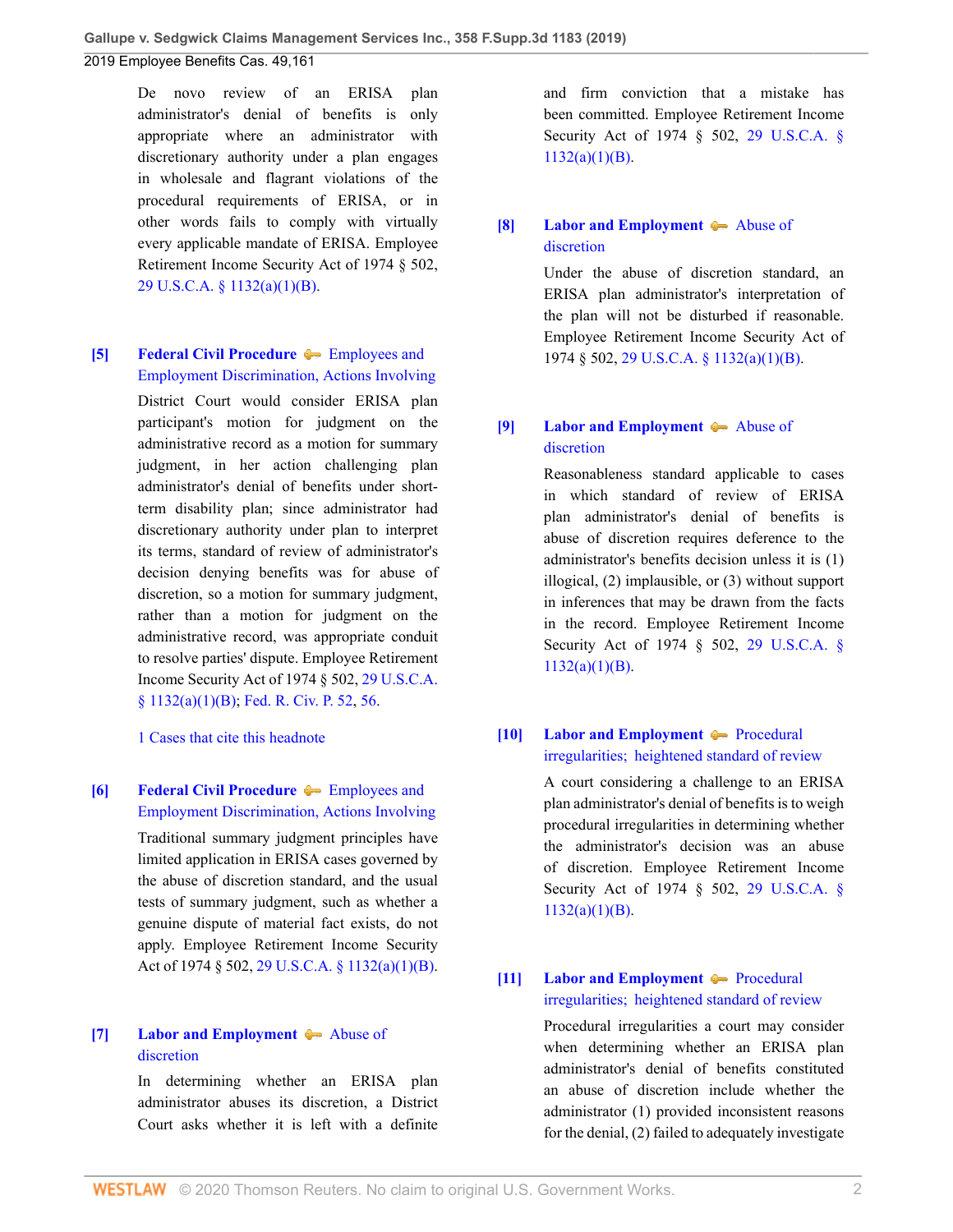the claim or to ask the claimant for necessary evidence, or (3) failed to credit a claimant's reliable evidence. Employee Retirement Income Security Act of 1974, § 2 et seq., [29 U.S.C.A. §](http://www.westlaw.com/Link/Document/FullText?findType=L&pubNum=1000546&cite=29USCAS1001&originatingDoc=I403126e030f311e98335c7ebe72735f9&refType=LQ&originationContext=document&vr=3.0&rs=cblt1.0&transitionType=DocumentItem&contextData=(sc.History*oc.Default)) [1001 et seq.](http://www.westlaw.com/Link/Document/FullText?findType=L&pubNum=1000546&cite=29USCAS1001&originatingDoc=I403126e030f311e98335c7ebe72735f9&refType=LQ&originationContext=document&vr=3.0&rs=cblt1.0&transitionType=DocumentItem&contextData=(sc.History*oc.Default))

## <span id="page-2-3"></span>**[\[12\]](#page-7-5) [Labor and Employment](http://www.westlaw.com/Browse/Home/KeyNumber/231H/View.html?docGuid=I403126e030f311e98335c7ebe72735f9&originationContext=document&vr=3.0&rs=cblt1.0&transitionType=DocumentItem&contextData=(sc.History*oc.Default))**  $\blacklozenge$  **[Abuse of](http://www.westlaw.com/Browse/Home/KeyNumber/231Hk688/View.html?docGuid=I403126e030f311e98335c7ebe72735f9&originationContext=document&vr=3.0&rs=cblt1.0&transitionType=DocumentItem&contextData=(sc.History*oc.Default))** [discretion](http://www.westlaw.com/Browse/Home/KeyNumber/231Hk688/View.html?docGuid=I403126e030f311e98335c7ebe72735f9&originationContext=document&vr=3.0&rs=cblt1.0&transitionType=DocumentItem&contextData=(sc.History*oc.Default))

Factors a court may consider when determining whether an ERISA plan administrator's denial of benefits constituted an abuse of discretion include whether the plan administrator had a meaningful dialogue with the claimant in deciding whether to grant or deny benefits, or took the claimant's doctors' statements out of context or otherwise distorted them in an apparent effort to support a denial of benefits. Employee Retirement Income Security Act of 1974, § 2 et seq., [29 U.S.C.A. § 1001 et seq.](http://www.westlaw.com/Link/Document/FullText?findType=L&pubNum=1000546&cite=29USCAS1001&originatingDoc=I403126e030f311e98335c7ebe72735f9&refType=LQ&originationContext=document&vr=3.0&rs=cblt1.0&transitionType=DocumentItem&contextData=(sc.History*oc.Default))

# <span id="page-2-0"></span>**[\[13\]](#page-7-6) [Insurance](http://www.westlaw.com/Browse/Home/KeyNumber/217/View.html?docGuid=I403126e030f311e98335c7ebe72735f9&originationContext=document&vr=3.0&rs=cblt1.0&transitionType=DocumentItem&contextData=(sc.History*oc.Default))**  $\blacktriangleright$  [Weight and sufficiency](http://www.westlaw.com/Browse/Home/KeyNumber/217k2578/View.html?docGuid=I403126e030f311e98335c7ebe72735f9&originationContext=document&vr=3.0&rs=cblt1.0&transitionType=DocumentItem&contextData=(sc.History*oc.Default)) **[Labor and Employment](http://www.westlaw.com/Browse/Home/KeyNumber/231H/View.html?docGuid=I403126e030f311e98335c7ebe72735f9&originationContext=document&vr=3.0&rs=cblt1.0&transitionType=DocumentItem&contextData=(sc.History*oc.Default))**  $\blacklozenge$  [Weight and](http://www.westlaw.com/Browse/Home/KeyNumber/231Hk629(2)/View.html?docGuid=I403126e030f311e98335c7ebe72735f9&originationContext=document&vr=3.0&rs=cblt1.0&transitionType=DocumentItem&contextData=(sc.History*oc.Default)) [sufficiency](http://www.westlaw.com/Browse/Home/KeyNumber/231Hk629(2)/View.html?docGuid=I403126e030f311e98335c7ebe72735f9&originationContext=document&vr=3.0&rs=cblt1.0&transitionType=DocumentItem&contextData=(sc.History*oc.Default))

ERISA plan administrator abused its discretion in denying short-term disability benefits to participant with depression and anxiety when it rejected opinions of participant's treating physicians; while administrator asserted that it considered the records and observations of such physicians, and asserted that there was affirmative evidence in record that participant could work despite her symptoms, administrator did not explain that conclusion, participant's treating psychiatrist explained participant's symptoms and their impact on participant's ability to work, and administrator did not explain how participant's decision to decline prescription medications was dispositive as to whether she suffered from psychiatric disability. Employee Retirement Income Security Act of 1974 § 502, [29 U.S.C.A. § 1132\(a\)\(1\)\(B\)](http://www.westlaw.com/Link/Document/FullText?findType=L&pubNum=1000546&cite=29USCAS1132&originatingDoc=I403126e030f311e98335c7ebe72735f9&refType=SP&originationContext=document&vr=3.0&rs=cblt1.0&transitionType=DocumentItem&contextData=(sc.History*oc.Default)#co_pp_50660000823d1).

### <span id="page-2-4"></span>**[\[14\]](#page-7-7) [Labor and Employment](http://www.westlaw.com/Browse/Home/KeyNumber/231H/View.html?docGuid=I403126e030f311e98335c7ebe72735f9&originationContext=document&vr=3.0&rs=cblt1.0&transitionType=DocumentItem&contextData=(sc.History*oc.Default)) [Evidence in](http://www.westlaw.com/Browse/Home/KeyNumber/231Hk627/View.html?docGuid=I403126e030f311e98335c7ebe72735f9&originationContext=document&vr=3.0&rs=cblt1.0&transitionType=DocumentItem&contextData=(sc.History*oc.Default))** [Determination or Review Proceeding](http://www.westlaw.com/Browse/Home/KeyNumber/231Hk627/View.html?docGuid=I403126e030f311e98335c7ebe72735f9&originationContext=document&vr=3.0&rs=cblt1.0&transitionType=DocumentItem&contextData=(sc.History*oc.Default))

While ERISA plan administrators are not required to accord special weight to the opinions of a claimant's treating physicians, they may not arbitrarily refuse to credit a claimant's reliable evidence, including the opinions of a treating physician. Employee Retirement Income Security Act of 1974, § 2 et seq., [29 U.S.C.A. §](http://www.westlaw.com/Link/Document/FullText?findType=L&pubNum=1000546&cite=29USCAS1001&originatingDoc=I403126e030f311e98335c7ebe72735f9&refType=LQ&originationContext=document&vr=3.0&rs=cblt1.0&transitionType=DocumentItem&contextData=(sc.History*oc.Default)) [1001 et seq.](http://www.westlaw.com/Link/Document/FullText?findType=L&pubNum=1000546&cite=29USCAS1001&originatingDoc=I403126e030f311e98335c7ebe72735f9&refType=LQ&originationContext=document&vr=3.0&rs=cblt1.0&transitionType=DocumentItem&contextData=(sc.History*oc.Default))

# <span id="page-2-1"></span>**[\[15\]](#page-8-0) [Insurance](http://www.westlaw.com/Browse/Home/KeyNumber/217/View.html?docGuid=I403126e030f311e98335c7ebe72735f9&originationContext=document&vr=3.0&rs=cblt1.0&transitionType=DocumentItem&contextData=(sc.History*oc.Default))**  $\blacklozenge$  **[Weight and sufficiency](http://www.westlaw.com/Browse/Home/KeyNumber/217k2578/View.html?docGuid=I403126e030f311e98335c7ebe72735f9&originationContext=document&vr=3.0&rs=cblt1.0&transitionType=DocumentItem&contextData=(sc.History*oc.Default)) [Labor and Employment](http://www.westlaw.com/Browse/Home/KeyNumber/231H/View.html?docGuid=I403126e030f311e98335c7ebe72735f9&originationContext=document&vr=3.0&rs=cblt1.0&transitionType=DocumentItem&contextData=(sc.History*oc.Default)) •** [Weight and](http://www.westlaw.com/Browse/Home/KeyNumber/231Hk629(2)/View.html?docGuid=I403126e030f311e98335c7ebe72735f9&originationContext=document&vr=3.0&rs=cblt1.0&transitionType=DocumentItem&contextData=(sc.History*oc.Default)) [sufficiency](http://www.westlaw.com/Browse/Home/KeyNumber/231Hk629(2)/View.html?docGuid=I403126e030f311e98335c7ebe72735f9&originationContext=document&vr=3.0&rs=cblt1.0&transitionType=DocumentItem&contextData=(sc.History*oc.Default))

ERISA plan administrator's denial of benefits based on its conclusion that there was a lack of objective evidence that short-term disability plan participant with anxiety and depression suffered from psychiatric disability constituted an abuse of discretion; participant's medical records indicated that her treating physicians observed and noted her symptoms, and that participant's scores on two different psychiatric assessments indicated severe depression, and there was no basis to conclude this did not constitute objective evidence, particularly in the context of conditions that were inherently subjective and self-reported. Employee Retirement Income Security Act of 1974 § 502, [29 U.S.C.A. §](http://www.westlaw.com/Link/Document/FullText?findType=L&pubNum=1000546&cite=29USCAS1132&originatingDoc=I403126e030f311e98335c7ebe72735f9&refType=SP&originationContext=document&vr=3.0&rs=cblt1.0&transitionType=DocumentItem&contextData=(sc.History*oc.Default)#co_pp_50660000823d1)  $1132(a)(1)(B)$ .

## <span id="page-2-2"></span>**[\[16\]](#page-8-1) [Labor and Employment](http://www.westlaw.com/Browse/Home/KeyNumber/231H/View.html?docGuid=I403126e030f311e98335c7ebe72735f9&originationContext=document&vr=3.0&rs=cblt1.0&transitionType=DocumentItem&contextData=(sc.History*oc.Default))**  $\blacklozenge$  **[Investigation and](http://www.westlaw.com/Browse/Home/KeyNumber/231Hk616/View.html?docGuid=I403126e030f311e98335c7ebe72735f9&originationContext=document&vr=3.0&rs=cblt1.0&transitionType=DocumentItem&contextData=(sc.History*oc.Default))** [discovery](http://www.westlaw.com/Browse/Home/KeyNumber/231Hk616/View.html?docGuid=I403126e030f311e98335c7ebe72735f9&originationContext=document&vr=3.0&rs=cblt1.0&transitionType=DocumentItem&contextData=(sc.History*oc.Default))

ERISA plan administrator's decision not to have a physician examine short-term disability plan participant with anxiety and depression before denying her claim for benefits constituted an abuse of discretion; while participant admitted that she no longer suffered from any disability at time of benefits denial, administrator discounted the disability opinion of every one of participant's treating physicians, deferring instead to opinion of physician who never examined participant in person, and administrator had ample opportunity to examine participant, but instead complained about lack of objective evidence. Employee Retirement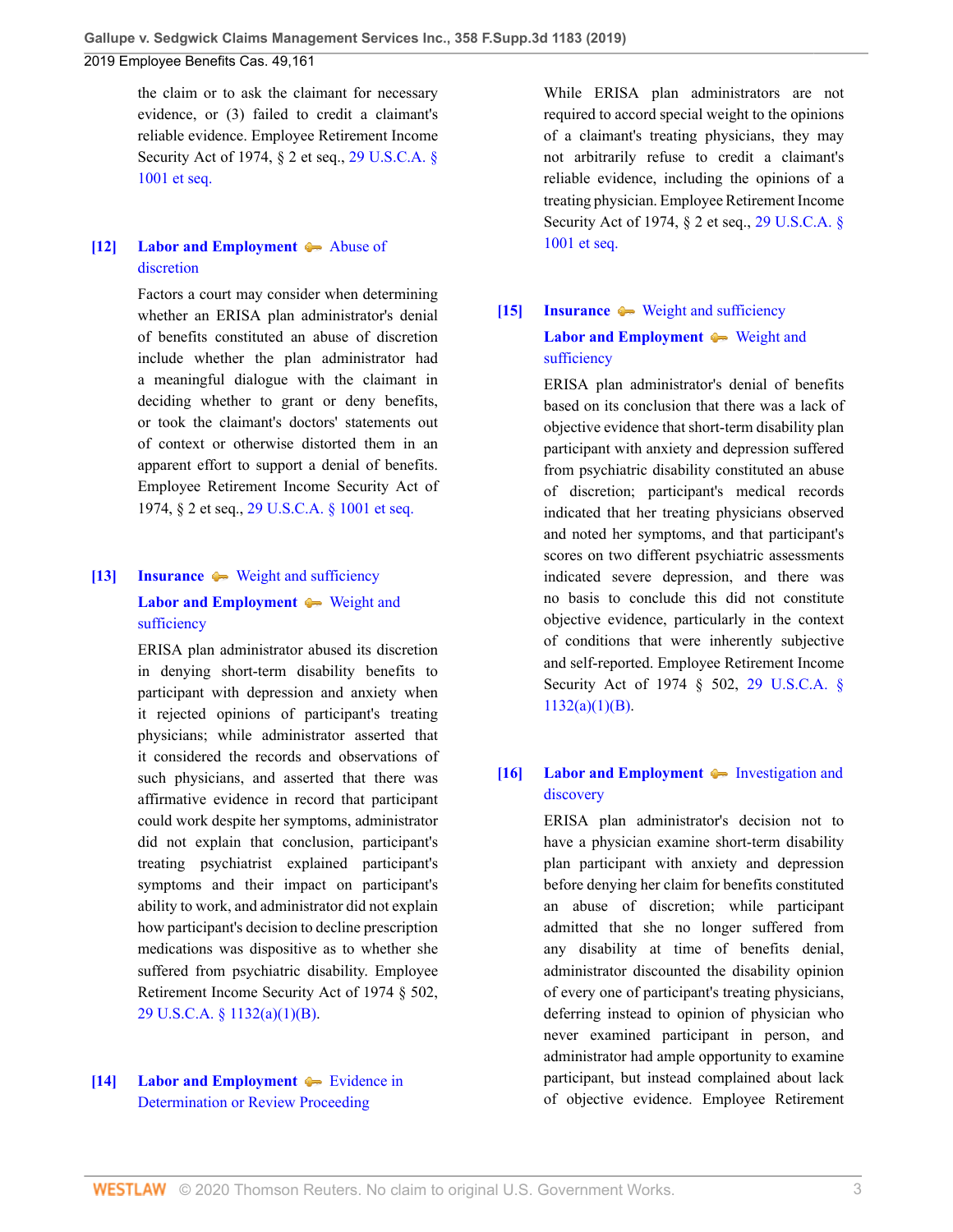Income Security Act of 1974 § 502, [29 U.S.C.A.](http://www.westlaw.com/Link/Document/FullText?findType=L&pubNum=1000546&cite=29USCAS1132&originatingDoc=I403126e030f311e98335c7ebe72735f9&refType=SP&originationContext=document&vr=3.0&rs=cblt1.0&transitionType=DocumentItem&contextData=(sc.History*oc.Default)#co_pp_50660000823d1)  $§ 1132(a)(1)(B).$ 

## <span id="page-3-0"></span>**[\[17\]](#page-9-0) [Labor and Employment](http://www.westlaw.com/Browse/Home/KeyNumber/231H/View.html?docGuid=I403126e030f311e98335c7ebe72735f9&originationContext=document&vr=3.0&rs=cblt1.0&transitionType=DocumentItem&contextData=(sc.History*oc.Default))**  $\blacklozenge$  **[Investigation and](http://www.westlaw.com/Browse/Home/KeyNumber/231Hk616/View.html?docGuid=I403126e030f311e98335c7ebe72735f9&originationContext=document&vr=3.0&rs=cblt1.0&transitionType=DocumentItem&contextData=(sc.History*oc.Default))** [discovery](http://www.westlaw.com/Browse/Home/KeyNumber/231Hk616/View.html?docGuid=I403126e030f311e98335c7ebe72735f9&originationContext=document&vr=3.0&rs=cblt1.0&transitionType=DocumentItem&contextData=(sc.History*oc.Default))

ERISA plan administrator failed to meaningfully consider requirements of short-term disability plan participant's job duties before denying her claim for benefits arising out of her anxiety and depression, which constituted an abuse of discretion; plan defined disability as being unable to perform essential duties of participant's own occupation, but administrator did not request a copy of participant's job description until after it had already twice denied her claim, and administrator's denial made no effort to evaluate whether participant's condition would have prevented her from performing specific duties of her job, including supervision of other staff. Employee Retirement Income Security Act of 1974 § 502, [29 U.S.C.A. § 1132\(a\)\(1\)\(B\)](http://www.westlaw.com/Link/Document/FullText?findType=L&pubNum=1000546&cite=29USCAS1132&originatingDoc=I403126e030f311e98335c7ebe72735f9&refType=SP&originationContext=document&vr=3.0&rs=cblt1.0&transitionType=DocumentItem&contextData=(sc.History*oc.Default)#co_pp_50660000823d1).

### **Attorneys and Law Firms**

**\*1186** [Melton L. Crawford,](http://www.westlaw.com/Link/Document/FullText?findType=h&pubNum=176284&cite=0168090501&originatingDoc=I403126e030f311e98335c7ebe72735f9&refType=RQ&originationContext=document&vr=3.0&rs=cblt1.0&transitionType=DocumentItem&contextData=(sc.History*oc.Default)) Law Office of Mel Crawford, Seattle, WA, for Plaintiff

[Alison Lima Andersen](http://www.westlaw.com/Link/Document/FullText?findType=h&pubNum=176284&cite=0430273901&originatingDoc=I403126e030f311e98335c7ebe72735f9&refType=RQ&originationContext=document&vr=3.0&rs=cblt1.0&transitionType=DocumentItem&contextData=(sc.History*oc.Default)), [Brandi G. Howard](http://www.westlaw.com/Link/Document/FullText?findType=h&pubNum=176284&cite=0507640301&originatingDoc=I403126e030f311e98335c7ebe72735f9&refType=RQ&originationContext=document&vr=3.0&rs=cblt1.0&transitionType=DocumentItem&contextData=(sc.History*oc.Default)), [Caroline Turner](http://www.westlaw.com/Link/Document/FullText?findType=h&pubNum=176284&cite=0292499201&originatingDoc=I403126e030f311e98335c7ebe72735f9&refType=RQ&originationContext=document&vr=3.0&rs=cblt1.0&transitionType=DocumentItem&contextData=(sc.History*oc.Default)) [English,](http://www.westlaw.com/Link/Document/FullText?findType=h&pubNum=176284&cite=0292499201&originatingDoc=I403126e030f311e98335c7ebe72735f9&refType=RQ&originationContext=document&vr=3.0&rs=cblt1.0&transitionType=DocumentItem&contextData=(sc.History*oc.Default)) [Emily Baver Slavin](http://www.westlaw.com/Link/Document/FullText?findType=h&pubNum=176284&cite=0490274299&originatingDoc=I403126e030f311e98335c7ebe72735f9&refType=RQ&originationContext=document&vr=3.0&rs=cblt1.0&transitionType=DocumentItem&contextData=(sc.History*oc.Default)), Washington, DC, [Farron](http://www.westlaw.com/Link/Document/FullText?findType=h&pubNum=176284&cite=0425362201&originatingDoc=I403126e030f311e98335c7ebe72735f9&refType=RQ&originationContext=document&vr=3.0&rs=cblt1.0&transitionType=DocumentItem&contextData=(sc.History*oc.Default)) [Danelle Curry,](http://www.westlaw.com/Link/Document/FullText?findType=h&pubNum=176284&cite=0425362201&originatingDoc=I403126e030f311e98335c7ebe72735f9&refType=RQ&originationContext=document&vr=3.0&rs=cblt1.0&transitionType=DocumentItem&contextData=(sc.History*oc.Default)) Schwabe Williamson & Wyatt, Seattle, WA, for Defendants

## ORDER CONSTRUING PLAINTIFF'S MOTION FOR JUDGMENT UNDER RULE 52 AS A MOTION FOR SUMMARY JUDGMENT UNDER RULE 56;

## GRANTING PLAINTIFF'S MOTION FOR SUMMARY JUDGMENT;

### DENYING DEFENDANTS' MOTION FOR SUMMARY JUDGMENT.

[Marsha J. Pechman,](http://www.westlaw.com/Link/Document/FullText?findType=h&pubNum=176284&cite=0173621901&originatingDoc=I403126e030f311e98335c7ebe72735f9&refType=RQ&originationContext=document&vr=3.0&rs=cblt1.0&transitionType=DocumentItem&contextData=(sc.History*oc.Default)) United States District Judge

THIS MATTER comes before the Court on Plaintiff's Motion for Judgment Under [Federal Rule of Civil Procedure 52](http://www.westlaw.com/Link/Document/FullText?findType=L&pubNum=1000600&cite=USFRCPR52&originatingDoc=I403126e030f311e98335c7ebe72735f9&refType=LQ&originationContext=document&vr=3.0&rs=cblt1.0&transitionType=DocumentItem&contextData=(sc.History*oc.Default)) (Dkt. No. 67) and Defendants' Motion for Summary Judgment (Dkt. No. 73). Having reviewed the Motions, the Responses (Dkt. Nos. 75, 76), the Replies (Dkt. Nos. 78, 79), and the related record, the Court hereby construes Plaintiff's Motion for Judgment Under [Federal Rule of Civil Procedure 52](http://www.westlaw.com/Link/Document/FullText?findType=L&pubNum=1000600&cite=USFRCPR52&originatingDoc=I403126e030f311e98335c7ebe72735f9&refType=LQ&originationContext=document&vr=3.0&rs=cblt1.0&transitionType=DocumentItem&contextData=(sc.History*oc.Default)) as a Motion for Summary Judgment; GRANTS Plaintiff's Motion; and DENIES Defendant's Motion.

#### **Background**

Plaintiff Tami Gallupe brings this action pursuant to the Employment Retirement Income Security Act of 1975, [29 U.S.C. § 1001 et seq.](http://www.westlaw.com/Link/Document/FullText?findType=L&pubNum=1000546&cite=29USCAS1001&originatingDoc=I403126e030f311e98335c7ebe72735f9&refType=LQ&originationContext=document&vr=3.0&rs=cblt1.0&transitionType=DocumentItem&contextData=(sc.History*oc.Default)) ("ERISA") to recover shortterm disability benefits, which Defendant Sedgwick Claims Management Services, Inc. ("Sedgwick") denied on the grounds that Ms. Gallupe was not "disabled" within the meaning of the Monsanto Company Disability Plan (the "Plan").

Ms. Gallupe began working for Monsanto as an Information Security Officer in 2015. (Dkt. No. 71, Administrative Record ("AR") at 76.) As described by Monsanto, this position required Ms. Gallupe to "[d]evelop, publish, and implement guidelines for the development and testing of security," "[p]rovide oversight and engineering recommendations into technical information security and privacy controls to ensure system security," "[o]versee, direct, and ensure delivery of information security and privacy training," and "[a]ct as a subject matter expert in enterprise security, security incident response, privacy, and compliance strategy." (AR 1040-1041.) In practice, the position involved "supervision of other employees; regular interaction with coworkers requiring effective and clear communication; regularly dealing with data or issues requiring attention to minute detail; prioritizing tasks; resuming attention after multiple interruptions; multi-tasking; and shifting between tasks and obtaining information from multiple sources and then synthesizing, integrating and utilizing such information to solve problems." (AR 679.)

While at Monsanto, Ms. Gallupe participated in the Plan, which was administered by Sedgwick as part of the Monsanto Company Employee Welfare Benefit Plan. (AR 30-56.) The Plan provides benefits to participating employees who become disabled **\*1187** through sickness or accidental injury and defines "disabled" as: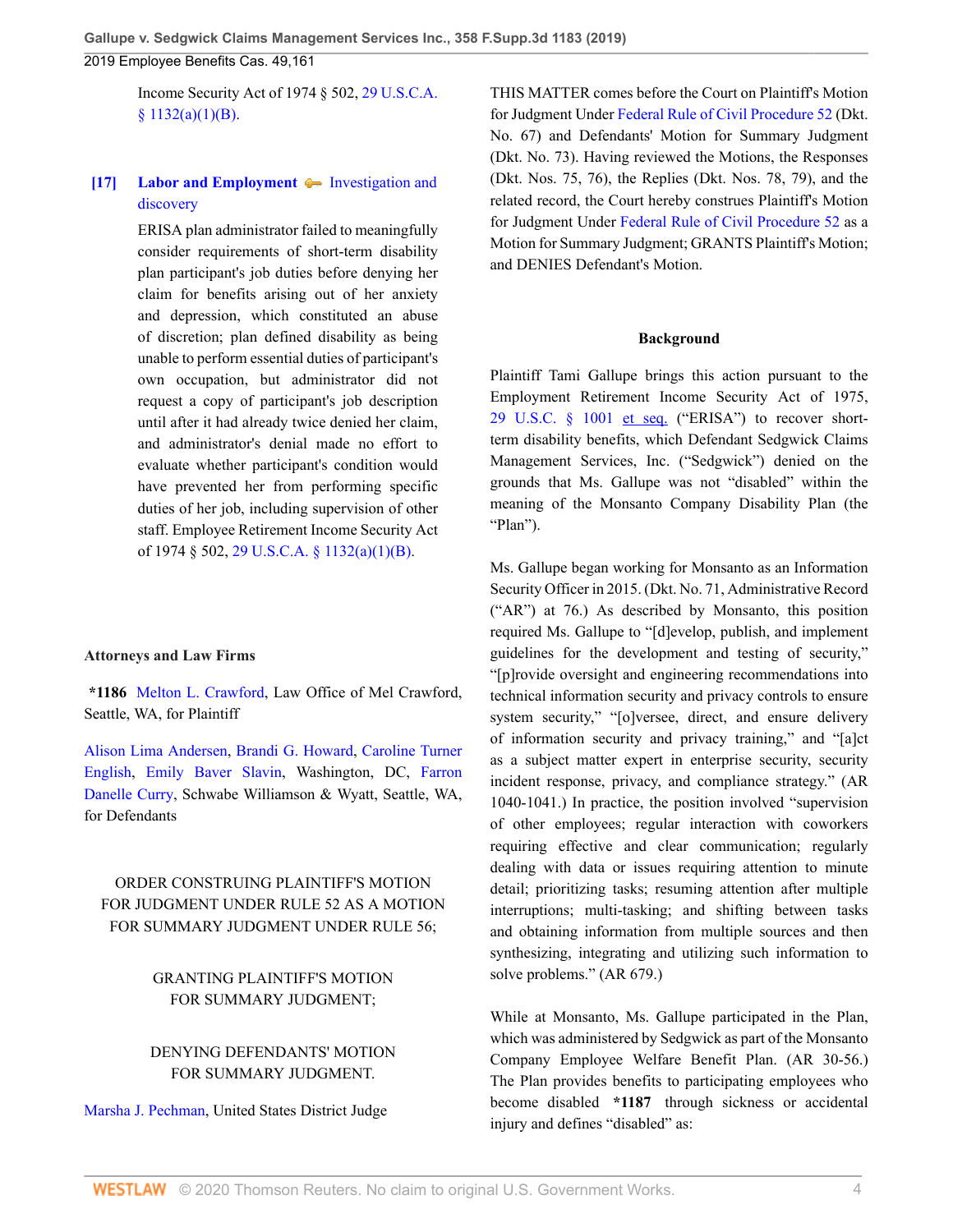Disabled for Your Own Occupation means that you are unable to perform, with or without reasonable accommodation, the essential duties of your own occupation with Monsanto or any other appropriate position made available to you by Monsanto based on your experience, education, training and background.

(AR 55.)

In May 2017, Ms. Gallupe submitted a claim for short-term disability benefits for depression and anxiety. (AR 76.) After the claim was denied, Ms. Gallupe attempted to return to work in June 2017, but found she was unable to "concentrate or focus or communicate well with my coworkers" and "simply could not do [her] job." (AR 674, 675.) In July 2017, Ms. Gallupe took leave again and submitted a renewed claim for short-term disability benefits. (AR 225.) That claim also was denied. (AR 426-427.) In October 2017, Ms. Gallupe appealed the denial. (AR 664-671.) In November 2017, the appeal was denied. (AR 1075-1076.) Ms. Gallupe filed this suit thereafter.

#### **A. Ms. Gallupe's Medical Condition**

In May 2016, Ms. Gallupe's husband of nearly thirty years died unexpectedly, causing her weeks of "indescribable pain." (AR 673.) Other stressors in her life followed. (AR 674.) In May 2017, as the one-year anniversary of her husband's death approached, she began to suffer increasing symptoms of psychological distress:

> I found myself alone, lost, empty and unable to function at home or in my job. I did not want to have to take time off from work...but I found it was getting harder to focus or think clearly, and I was experiencing more frequent and increasingly stronger anxiety attacks. At times my heart would start racing so fast that it felt like I was choking on it, and I would start coughing or have to take my [asthma](http://www.westlaw.com/Link/Document/FullText?entityType=disease&entityId=Iab17a50f475411db9765f9243f53508a&originationContext=document&transitionType=DocumentItem&contextData=(sc.Default)&vr=3.0&rs=cblt1.0)

rescue inhaler to keep from having my throat close. This was terrifying.

#### (AR 673.)

On May 3, 2017, Ms. Gallupe was evaluated by Maria Kirkpatrick, PA-C. (AR 104-108.) Ms. Gallupe reported anxiety, panic, chest pain and palpitations, shortness of breath, and trouble focusing and processing information, and explained that it could "take her 4 hours to answer an e-mail because she has trouble focusing." (AR 104.) Ms. Gallupe reported that she had thoughts of suicide and believed that "she would be better off dead," but would not follow through for religious reasons.  $(\underline{Id})$  She also indicated that she was "adamantly opposed" to taking any prescription medications, including medications for depression or anxiety, having seen her late husband struggle with addiction. (AR 104, 107.) Ms. Kirkpatrick observed that Ms. Gallupe was "anxious, depressed, and tearful." (AR 102.) Ms. Kirkpatrick administered the [Generalized Anxiety Disorder](http://www.westlaw.com/Link/Document/FullText?entityType=disease&entityId=Ibebc7bf1475411db9765f9243f53508a&originationContext=document&transitionType=DocumentItem&contextData=(sc.Default)&vr=3.0&rs=cblt1.0) Assessment ("GAD-7") and the Patient Health Questionnaire ("PHQ-9"). (AR 104-105.) Ms. Gallupe's GAD-7 score of 21 indicated "severe" anxiety, while her PHQ-9 score of 27 indicated "severe" depression. (AR 104-105, 677-78.) Ms. Kirkpatrick diagnosed Ms. Gallupe with "grief reaction with prolonged bereavement." (AR 107.) Ms. Kirkpatrick submitted an Attending Physician Statement to Sedgwick on May 5, 2017, detailing her findings and certifying that Ms. Gallupe was unable to work from May 3, 2017 to July 4, 2017. (AR 100-103.)

On May 16, 2017, Ms. Gallupe saw clinical psychologist Lucretia Hyzy Krebs, M.D. (AR 546.) Ms. Gallupe reported symptoms of depression including "low mood; tearfulness; loss of interest or pleasure; **\*1188** feelings of being overwhelmed with responsibilities; sleep disturbance; and fatigue" and symptoms of [post-traumatic stress disorder](http://www.westlaw.com/Link/Document/FullText?entityType=disease&entityId=Ia99c9de5475411db9765f9243f53508a&originationContext=document&transitionType=DocumentItem&contextData=(sc.Default)&vr=3.0&rs=cblt1.0) including "recurrent, involuntary, and intrusive distressing memories and thoughts about her husband and their last phone conversation; persistent feelings of guilt; problems with concentration; irritability; sleep disturbance; recurrent distressing dreams; and general negative alterations in cognitions or mood." (Id.) Dr. Krebs diagnosed Ms. Gallupe with Adjustment Disorder with Mixed Anxiety and Depressed Mood, and sought to rule out [Posttraumatic](http://www.westlaw.com/Link/Document/FullText?entityType=disease&entityId=Ia99c9de5475411db9765f9243f53508a&originationContext=document&transitionType=DocumentItem&contextData=(sc.Default)&vr=3.0&rs=cblt1.0) [Stress Disorder.](http://www.westlaw.com/Link/Document/FullText?entityType=disease&entityId=Ia99c9de5475411db9765f9243f53508a&originationContext=document&transitionType=DocumentItem&contextData=(sc.Default)&vr=3.0&rs=cblt1.0) (Id.) In her treatment plan for Ms. Gallupe, Dr. Krebs identified objectives including "[t]o return to an acceptable level of effective social and occupational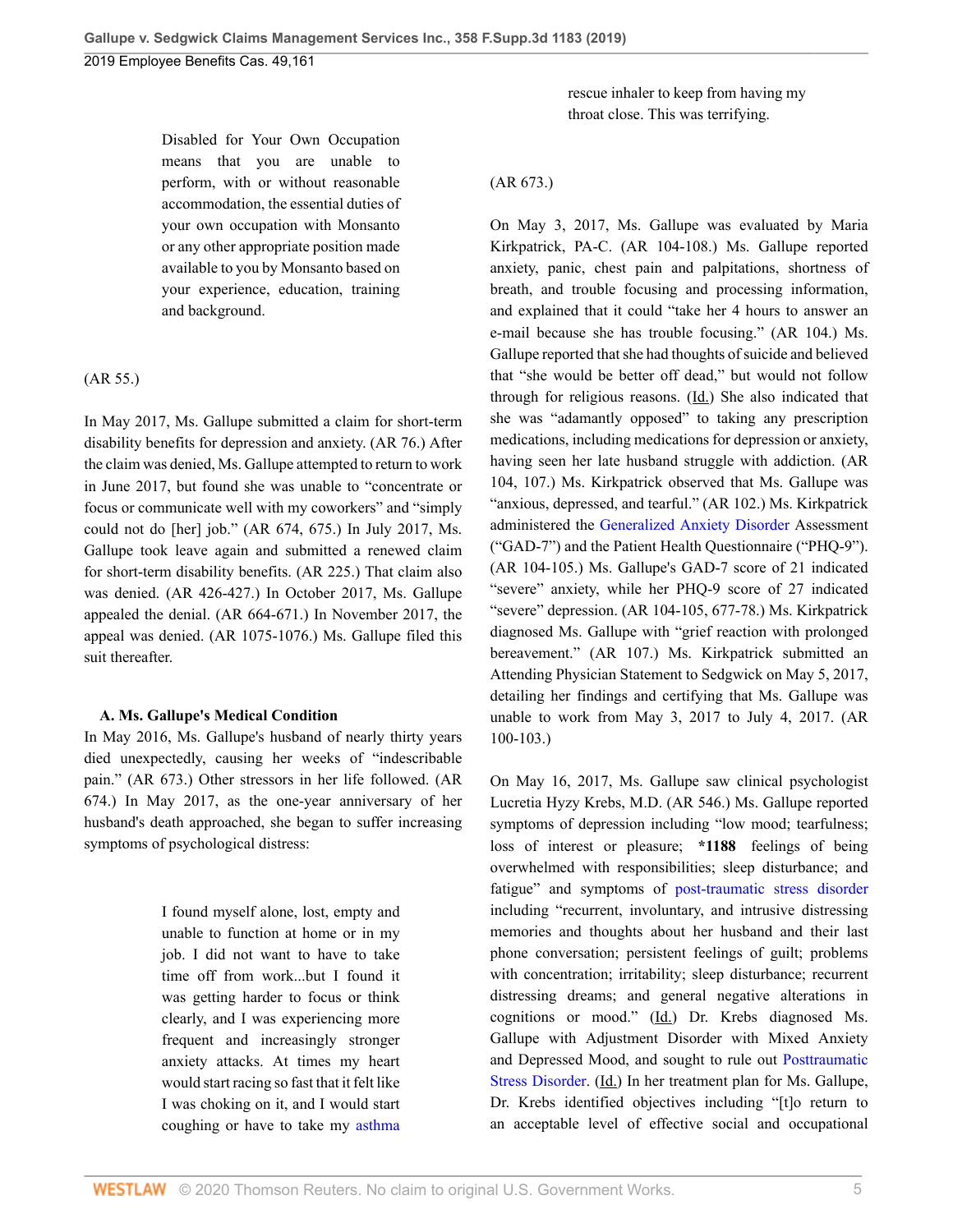functioning" and "[t]o be able to focus and concentrate at work and return to previous level of productivity." (AR 547.)

Dr. Krebs submitted an Attending Physician Statement to Sedgwick on May 18, 2017, detailing her findings and certifying that Ms. Gallupe was unable to work from May 4, 2017 to July 5, 2017. (AR 129-131.)

Dr. Krebs submitted a treatment plan and case notes to Sedgwick on May 30, 2017 explaining her findings in further detail. (AR 157-164.)

Ms. Gallupe continued to see Dr. Krebs regularly in May and June 2017. (AR 678.)

Dr. Krebs submitted a Mental Health Assessment of Ability to Do Work Related Activities to Sedgwick on July 14, 2017 indicating that Ms. Gallupe's anxiety worsened upon her return to work in June 2017 and recommending that she be considered "totally disabled" from July 6, 2017 to September 6, 2017. (AR 411-412.)

In addition to Ms. Kirkpatrick and Dr. Krebs, Ms. Gallupe also saw licensed social worker John Bruels, LICSW on May 17 and 19, 2017 and her primary care physician, Patsy Lazarous, M.D. on May 18, 2017. (AR 169-212.) Mr. Bruels noted her GAD-7 score of 21 and PHQ-9 score of 24, and stated that "the severity of her symptoms warrant severe depression." (AR 180.) Mr. Bruels diagnosed Ms. Gallupe with "severe single current episode of [major depressive](http://www.westlaw.com/Link/Document/FullText?entityType=disease&entityId=Ib7c7c836475411db9765f9243f53508a&originationContext=document&transitionType=DocumentItem&contextData=(sc.Default)&vr=3.0&rs=cblt1.0) [disorder,](http://www.westlaw.com/Link/Document/FullText?entityType=disease&entityId=Ib7c7c836475411db9765f9243f53508a&originationContext=document&transitionType=DocumentItem&contextData=(sc.Default)&vr=3.0&rs=cblt1.0) without psychotic features" (AR 570, 595) and indicated that her symptoms had a "significant impact" on her work performance. (Id.) Dr. Lazarous noted that Ms. Gallupe appeared to be "very depressed and tearful" and diagnosed "grief reaction" and a severe episode of [major depressive](http://www.westlaw.com/Link/Document/FullText?entityType=disease&entityId=Ib7c7c836475411db9765f9243f53508a&originationContext=document&transitionType=DocumentItem&contextData=(sc.Default)&vr=3.0&rs=cblt1.0) [disorder.](http://www.westlaw.com/Link/Document/FullText?entityType=disease&entityId=Ib7c7c836475411db9765f9243f53508a&originationContext=document&transitionType=DocumentItem&contextData=(sc.Default)&vr=3.0&rs=cblt1.0) (AR 191.) Dr. Lazarous recommended starting SSRIs (a type of prescription antidepressant), but noted that Ms. Gallupe was "very hesitant" due to her concerns about her late husband's addiction to prescription medications. (Id.)

### **B. Sedgwick's Review and Denial of Benefits**

Ms. Gallupe's disability claim was initially denied by Sedgwick on May 15, 2017, based upon "insufficient" documented objective medical evidence of disability." (AR 121-122.) In particular, the denial letter noted that Ms. Gallupe "declined the need for medications, which would indicate a lack of severity." (AR 121.)

Ms. Gallupe's renewed claim was denied on July 31, 2017. (AR 426-427.) In particular, the denial noted that:

> Although it is indicated that you have anxiety, excessive worry, depressed mood, and a difficult time with focus and concentration, the medical information indicates your condition has been ongoing. It is noted that your husband passed away over a year ago, but this is unchanged from your history in which you were able to perform a sedentary job prior to your time away from work...You are declining medication **\*1189** management with a Psychiatrist, and there is no referral noted to an intensive outpatient treatment program or partial hospitalization treatment program. You are only meeting with a therapist once a week, and these meetings could be scheduled around working hours. The medical information lacks severity of a condition in which you would be unable to continue the demands of an Information Security Office[r] which is a sedentary job primarily involving computer use.

### (AR 426.)

Ms. Gallupe appealed the denials on October 23, 2017. (AR 664-671.) Along with her chart notes and related medical records (AR 673-728), the appeal included a declaration from Dr. Krebs, describing Ms. Gallupe's clinical course, her objective symptoms, and the impact of her symptoms on her functioning, and a declaration from Ms. Gallupe explaining the impact of her symptoms on her ability to work. (AR 675-681.)

Sedgwick submitted Ms. Gallupe's appeal and claim documents to the Network Medical Review Company, which engaged psychiatrist Tahir Tellioglu, M.D. as a peer reviewer. (AR 1057-1063.) With the exception of the declarations submitted by Ms. Gallupe and Dr. Krebs in connection with the appeal, which he deemed "after the review period,"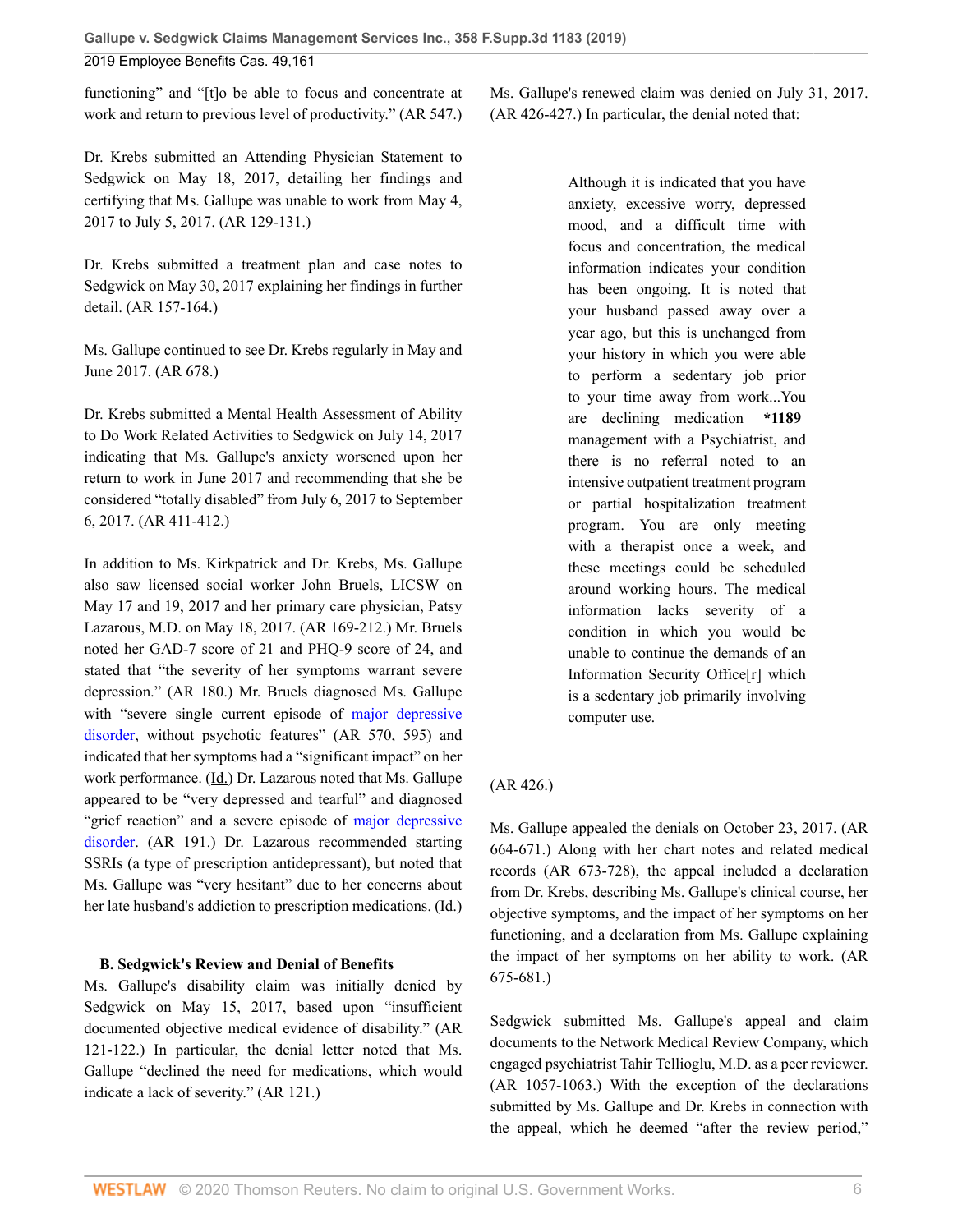Dr. Tellioglu reviewed and summarized all of the visit notes and assessments in the record. (AR 1059-1060.) Dr. Tellioglu concluded that Ms. Gallupe's disability claim was

2019 Employee Benefits Cas. 49,161

**Gallupe v. Sedgwick Claims Management Services Inc., 358 F.Supp.3d 1183 (2019)**

There is lack of elaboration of the extent of psychiatric symptoms and their impact on her work functioning. Her psychiatric symptoms were not severe enough to require treatment in a higher level of psychiatric care such as PHP (partial hospitalization) or IOP (intensive outpatient) during the review period. There is no evidence of altered sensorium, quantified cognitive dysfunction or loss of global functionality. Memory concentration and other cognitive abilities are not demonstrated to be impaired.

not supported by "objective observable data," and explained:

(AR 1061-1062.)

On November 21, 2017, Sedgwick denied Ms. Gallupe's appeal. (AR 1075-1076.)

### **Discussion**

### **I. Legal Standard**

ERISA provides that a qualifying plan "participant" may bring a civil action in federal court "to recover benefits due to [her] under the terms of [her] plan, to enforce [her] rights under the terms of the plan, or to clarify [her] rights to future benefits under the terms of the plan."  $29 \text{ U.S.C.} \$ §  $1132(a)(1)$ [\(B\)](http://www.westlaw.com/Link/Document/FullText?findType=L&pubNum=1000546&cite=29USCAS1132&originatingDoc=I403126e030f311e98335c7ebe72735f9&refType=RB&originationContext=document&vr=3.0&rs=cblt1.0&transitionType=DocumentItem&contextData=(sc.History*oc.Default)#co_pp_50660000823d1); [Metro. Life Ins. Co. v. Glenn, 554 U.S. 105, 108, 128](http://www.westlaw.com/Link/Document/FullText?findType=Y&serNum=2016336257&pubNum=0000780&originatingDoc=I403126e030f311e98335c7ebe72735f9&refType=RP&fi=co_pp_sp_780_108&originationContext=document&vr=3.0&rs=cblt1.0&transitionType=DocumentItem&contextData=(sc.History*oc.Default)#co_pp_sp_780_108) [S.Ct. 2343, 171 L.Ed.2d 299 \(2008\)](http://www.westlaw.com/Link/Document/FullText?findType=Y&serNum=2016336257&pubNum=0000780&originatingDoc=I403126e030f311e98335c7ebe72735f9&refType=RP&fi=co_pp_sp_780_108&originationContext=document&vr=3.0&rs=cblt1.0&transitionType=DocumentItem&contextData=(sc.History*oc.Default)#co_pp_sp_780_108). There is no dispute that Ms. Gallupe is a participant under a qualifying plan, and is entitled to bring this suit under ERISA.

**A. Applicable Standard of Review**

<span id="page-6-0"></span>**[\[1\]](#page-0-1)** Initially, the parties dispute whether review should

gives the administrator or fiduciary discretionary authority to determine eligibility for benefits or to construe the terms of the plan," in which case the default standard of review is for abuse of discretion. [Firestone Tire & Rubber Co. v. Bruch,](http://www.westlaw.com/Link/Document/FullText?findType=Y&serNum=1989026578&pubNum=0000780&originatingDoc=I403126e030f311e98335c7ebe72735f9&refType=RP&fi=co_pp_sp_780_115&originationContext=document&vr=3.0&rs=cblt1.0&transitionType=DocumentItem&contextData=(sc.History*oc.Default)#co_pp_sp_780_115) [489 U.S. 101, 115, 109 S.Ct. 948, 103 L.Ed.2d 80 \(1989\)](http://www.westlaw.com/Link/Document/FullText?findType=Y&serNum=1989026578&pubNum=0000780&originatingDoc=I403126e030f311e98335c7ebe72735f9&refType=RP&fi=co_pp_sp_780_115&originationContext=document&vr=3.0&rs=cblt1.0&transitionType=DocumentItem&contextData=(sc.History*oc.Default)#co_pp_sp_780_115); see also [Stephan v. Unum Life Ins. Co. of Am., 697 F.3d 917,](http://www.westlaw.com/Link/Document/FullText?findType=Y&serNum=2028595066&pubNum=0000506&originatingDoc=I403126e030f311e98335c7ebe72735f9&refType=RP&fi=co_pp_sp_506_923&originationContext=document&vr=3.0&rs=cblt1.0&transitionType=DocumentItem&contextData=(sc.History*oc.Default)#co_pp_sp_506_923) [923-24 \(9th Cir. 2012\).](http://www.westlaw.com/Link/Document/FullText?findType=Y&serNum=2028595066&pubNum=0000506&originatingDoc=I403126e030f311e98335c7ebe72735f9&refType=RP&fi=co_pp_sp_506_923&originationContext=document&vr=3.0&rs=cblt1.0&transitionType=DocumentItem&contextData=(sc.History*oc.Default)#co_pp_sp_506_923)

<span id="page-6-3"></span><span id="page-6-2"></span><span id="page-6-1"></span>**[\[2\]](#page-0-0) [\[3\]](#page-0-2) [\[4\]](#page-0-3)** Here, the Plan undoubtedly grants Sedgwick discretionary authority to determine eligibility for benefits or to construe its terms: The Plan describes Sedgwick **\*1190** as a named fiduciary with "discretionary authority to interpret the Plan," and states that Sedgwick has "sole discretion" to decide whether claimants are entitled to disability benefits. (AR 44, 52; see also Dkt. No. 49.) While Ms. Gallupe contends that *de novo* review is appropriate due to a series of "procedural violations," an administrator's failure to comply with procedural requirements "ordinarily does not alter the standard of review." [Abatie v. Alta](http://www.westlaw.com/Link/Document/FullText?findType=Y&serNum=2009728490&pubNum=0000506&originatingDoc=I403126e030f311e98335c7ebe72735f9&refType=RP&fi=co_pp_sp_506_971&originationContext=document&vr=3.0&rs=cblt1.0&transitionType=DocumentItem&contextData=(sc.History*oc.Default)#co_pp_sp_506_971) [Health & Life Ins. Co., 458 F.3d 955, 971 \(9th Cir.](http://www.westlaw.com/Link/Document/FullText?findType=Y&serNum=2009728490&pubNum=0000506&originatingDoc=I403126e030f311e98335c7ebe72735f9&refType=RP&fi=co_pp_sp_506_971&originationContext=document&vr=3.0&rs=cblt1.0&transitionType=DocumentItem&contextData=(sc.History*oc.Default)#co_pp_sp_506_971) [2006\)](http://www.westlaw.com/Link/Document/FullText?findType=Y&serNum=2009728490&pubNum=0000506&originatingDoc=I403126e030f311e98335c7ebe72735f9&refType=RP&fi=co_pp_sp_506_971&originationContext=document&vr=3.0&rs=cblt1.0&transitionType=DocumentItem&contextData=(sc.History*oc.Default)#co_pp_sp_506_971) (citation omitted). In this regard, *de novo* review is only appropriate where an administrator with discretionary authority under a plan engages in "wholesale and flagrant violations of the procedural requirements of ERISA" or "in other words...fail[s] to comply with virtually every applicable mandate of ERISA." [Id.](http://www.westlaw.com/Link/Document/FullText?findType=Y&serNum=2009728490&pubNum=0000506&originatingDoc=I403126e030f311e98335c7ebe72735f9&refType=RP&originationContext=document&vr=3.0&rs=cblt1.0&transitionType=DocumentItem&contextData=(sc.History*oc.Default)) (citations omitted). Because this case does not fall into "that rare class of cases" so as to alter the standard of review, the Court will review Sedgwick's benefits denial for abuse of discretion.  $1 \underline{Id}$  $1 \underline{Id}$  at 972.

### <span id="page-6-6"></span><span id="page-6-5"></span>**B. [Rule 52](http://www.westlaw.com/Link/Document/FullText?findType=L&pubNum=1000600&cite=USFRCPR52&originatingDoc=I403126e030f311e98335c7ebe72735f9&refType=LQ&originationContext=document&vr=3.0&rs=cblt1.0&transitionType=DocumentItem&contextData=(sc.History*oc.Default)) or [Rule 56](http://www.westlaw.com/Link/Document/FullText?findType=L&pubNum=1000600&cite=USFRCPR56&originatingDoc=I403126e030f311e98335c7ebe72735f9&refType=LQ&originationContext=document&vr=3.0&rs=cblt1.0&transitionType=DocumentItem&contextData=(sc.History*oc.Default)) Motion**

<span id="page-6-4"></span>**[\[5\]](#page-1-0) [\[6\]](#page-1-1)** The parties have filed cross-motions under [Rule](http://www.westlaw.com/Link/Document/FullText?findType=L&pubNum=1000600&cite=USFRCPR52&originatingDoc=I403126e030f311e98335c7ebe72735f9&refType=LQ&originationContext=document&vr=3.0&rs=cblt1.0&transitionType=DocumentItem&contextData=(sc.History*oc.Default)) [52](http://www.westlaw.com/Link/Document/FullText?findType=L&pubNum=1000600&cite=USFRCPR52&originatingDoc=I403126e030f311e98335c7ebe72735f9&refType=LQ&originationContext=document&vr=3.0&rs=cblt1.0&transitionType=DocumentItem&contextData=(sc.History*oc.Default)) and [Rule 56](http://www.westlaw.com/Link/Document/FullText?findType=L&pubNum=1000600&cite=USFRCPR56&originatingDoc=I403126e030f311e98335c7ebe72735f9&refType=LQ&originationContext=document&vr=3.0&rs=cblt1.0&transitionType=DocumentItem&contextData=(sc.History*oc.Default)). Where review is *de novo*, a [Rule 52](http://www.westlaw.com/Link/Document/FullText?findType=L&pubNum=1000600&cite=USFRCPR52&originatingDoc=I403126e030f311e98335c7ebe72735f9&refType=LQ&originationContext=document&vr=3.0&rs=cblt1.0&transitionType=DocumentItem&contextData=(sc.History*oc.Default)) motion appears to be the appropriate mechanism for resolving the dispute. See, e.g., [Rabbat v. Standard Ins. Co., 894](http://www.westlaw.com/Link/Document/FullText?findType=Y&serNum=2028757653&pubNum=0004637&originatingDoc=I403126e030f311e98335c7ebe72735f9&refType=RP&fi=co_pp_sp_4637_1314&originationContext=document&vr=3.0&rs=cblt1.0&transitionType=DocumentItem&contextData=(sc.History*oc.Default)#co_pp_sp_4637_1314) [F.Supp.2d 1311, 1314 \(D. Or. 2012\)](http://www.westlaw.com/Link/Document/FullText?findType=Y&serNum=2028757653&pubNum=0004637&originatingDoc=I403126e030f311e98335c7ebe72735f9&refType=RP&fi=co_pp_sp_4637_1314&originationContext=document&vr=3.0&rs=cblt1.0&transitionType=DocumentItem&contextData=(sc.History*oc.Default)#co_pp_sp_4637_1314) ("[W]hen applying the *de novo* standard in an ERISA benefits case, a trial on the administrative record, which permits the court to make factual findings, evaluate credibility, and weigh evidence, appears to be the appropriate proceeding to resolve the dispute."); [Lee v. Kaiser Found. Health Plan Long Term Disability Plan,](http://www.westlaw.com/Link/Document/FullText?findType=Y&serNum=2026213006&pubNum=0004637&originatingDoc=I403126e030f311e98335c7ebe72735f9&refType=RP&fi=co_pp_sp_4637_1032&originationContext=document&vr=3.0&rs=cblt1.0&transitionType=DocumentItem&contextData=(sc.History*oc.Default)#co_pp_sp_4637_1032) [812 F.Supp.2d 1027, 1032 n. 2 \(N.D. Cal. 2011\)](http://www.westlaw.com/Link/Document/FullText?findType=Y&serNum=2026213006&pubNum=0004637&originatingDoc=I403126e030f311e98335c7ebe72735f9&refType=RP&fi=co_pp_sp_4637_1032&originationContext=document&vr=3.0&rs=cblt1.0&transitionType=DocumentItem&contextData=(sc.History*oc.Default)#co_pp_sp_4637_1032) ("*De novo* review on ERISA benefits claims is typically conducted as a bench trial under [Rule 52.](http://www.westlaw.com/Link/Document/FullText?findType=L&pubNum=1000600&cite=USFRCPR52&originatingDoc=I403126e030f311e98335c7ebe72735f9&refType=LQ&originationContext=document&vr=3.0&rs=cblt1.0&transitionType=DocumentItem&contextData=(sc.History*oc.Default))") (citation omitted). However, where review is for abuse of discretion, it appears that [Rule 56](http://www.westlaw.com/Link/Document/FullText?findType=L&pubNum=1000600&cite=USFRCPR56&originatingDoc=I403126e030f311e98335c7ebe72735f9&refType=LQ&originationContext=document&vr=3.0&rs=cblt1.0&transitionType=DocumentItem&contextData=(sc.History*oc.Default)) is the appropriate "conduit to bring the legal question before the district court." [Harlick v. Blue Shield of Cal., 686 F.3d](http://www.westlaw.com/Link/Document/FullText?findType=Y&serNum=2027821369&pubNum=0000506&originatingDoc=I403126e030f311e98335c7ebe72735f9&refType=RP&fi=co_pp_sp_506_706&originationContext=document&vr=3.0&rs=cblt1.0&transitionType=DocumentItem&contextData=(sc.History*oc.Default)#co_pp_sp_506_706) [699, 706 \(9th Cir. 2012\)](http://www.westlaw.com/Link/Document/FullText?findType=Y&serNum=2027821369&pubNum=0000506&originatingDoc=I403126e030f311e98335c7ebe72735f9&refType=RP&fi=co_pp_sp_506_706&originationContext=document&vr=3.0&rs=cblt1.0&transitionType=DocumentItem&contextData=(sc.History*oc.Default)#co_pp_sp_506_706) (citing [Nolan v. Heald College, 551](http://www.westlaw.com/Link/Document/FullText?findType=Y&serNum=2017871191&pubNum=0000506&originatingDoc=I403126e030f311e98335c7ebe72735f9&refType=RP&fi=co_pp_sp_506_1154&originationContext=document&vr=3.0&rs=cblt1.0&transitionType=DocumentItem&contextData=(sc.History*oc.Default)#co_pp_sp_506_1154) [F.3d 1148, 1154 \(9th Cir. 2009\)](http://www.westlaw.com/Link/Document/FullText?findType=Y&serNum=2017871191&pubNum=0000506&originatingDoc=I403126e030f311e98335c7ebe72735f9&refType=RP&fi=co_pp_sp_506_1154&originationContext=document&vr=3.0&rs=cblt1.0&transitionType=DocumentItem&contextData=(sc.History*oc.Default)#co_pp_sp_506_1154) ); see also [Bartholomew v.](http://www.westlaw.com/Link/Document/FullText?findType=Y&serNum=2017557949&pubNum=0004637&originatingDoc=I403126e030f311e98335c7ebe72735f9&refType=RP&fi=co_pp_sp_4637_1265&originationContext=document&vr=3.0&rs=cblt1.0&transitionType=DocumentItem&contextData=(sc.History*oc.Default)#co_pp_sp_4637_1265)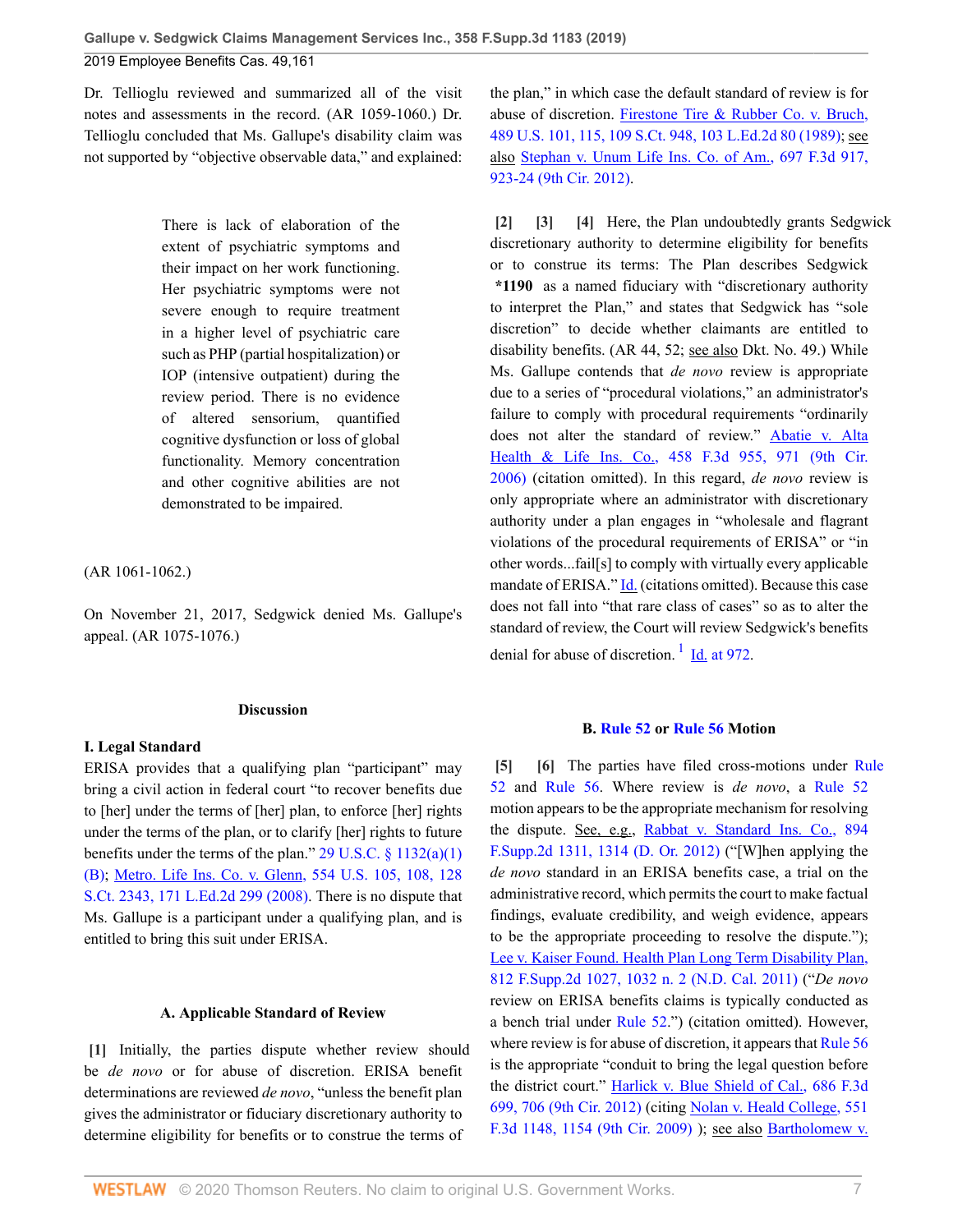[Unum Life Ins. Co. of Am., 588 F.Supp.2d 1262, 1265-66](http://www.westlaw.com/Link/Document/FullText?findType=Y&serNum=2017557949&pubNum=0004637&originatingDoc=I403126e030f311e98335c7ebe72735f9&refType=RP&fi=co_pp_sp_4637_1265&originationContext=document&vr=3.0&rs=cblt1.0&transitionType=DocumentItem&contextData=(sc.History*oc.Default)#co_pp_sp_4637_1265) [\(W.D. Wash. 2008\)](http://www.westlaw.com/Link/Document/FullText?findType=Y&serNum=2017557949&pubNum=0004637&originatingDoc=I403126e030f311e98335c7ebe72735f9&refType=RP&fi=co_pp_sp_4637_1265&originationContext=document&vr=3.0&rs=cblt1.0&transitionType=DocumentItem&contextData=(sc.History*oc.Default)#co_pp_sp_4637_1265) ("The administrative record submitted in conjunction with [the] litigation exists as a body of undisputed facts," although "the conclusions to be drawn from those facts are definitely in dispute." $)^2$  $)^2$ .

<span id="page-7-8"></span>The Court will resolve the dispute under [Rule 56,](http://www.westlaw.com/Link/Document/FullText?findType=L&pubNum=1000600&cite=USFRCPR56&originatingDoc=I403126e030f311e98335c7ebe72735f9&refType=LQ&originationContext=document&vr=3.0&rs=cblt1.0&transitionType=DocumentItem&contextData=(sc.History*oc.Default)) and will construe the arguments made in the briefing on the [Rule 52](http://www.westlaw.com/Link/Document/FullText?findType=L&pubNum=1000600&cite=USFRCPR52&originatingDoc=I403126e030f311e98335c7ebe72735f9&refType=LQ&originationContext=document&vr=3.0&rs=cblt1.0&transitionType=DocumentItem&contextData=(sc.History*oc.Default)) motions as though they were made under [Rule 56](http://www.westlaw.com/Link/Document/FullText?findType=L&pubNum=1000600&cite=USFRCPR56&originatingDoc=I403126e030f311e98335c7ebe72735f9&refType=LQ&originationContext=document&vr=3.0&rs=cblt1.0&transitionType=DocumentItem&contextData=(sc.History*oc.Default)).

#### **II. Ms. Gallupe's Claim for Disability Benefits**

plan administrator abuses its discretion, the district court asks whether it is "left with a definite and firm conviction that a mistake **\*1191** has been committed." [Salomaa v. Honda](http://www.westlaw.com/Link/Document/FullText?findType=Y&serNum=2025355366&pubNum=0000506&originatingDoc=I403126e030f311e98335c7ebe72735f9&refType=RP&fi=co_pp_sp_506_676&originationContext=document&vr=3.0&rs=cblt1.0&transitionType=DocumentItem&contextData=(sc.History*oc.Default)#co_pp_sp_506_676) [Long Term Disability Plan, 642 F.3d 666, 676 \(9th Cir.](http://www.westlaw.com/Link/Document/FullText?findType=Y&serNum=2025355366&pubNum=0000506&originatingDoc=I403126e030f311e98335c7ebe72735f9&refType=RP&fi=co_pp_sp_506_676&originationContext=document&vr=3.0&rs=cblt1.0&transitionType=DocumentItem&contextData=(sc.History*oc.Default)#co_pp_sp_506_676) [2011\)](http://www.westlaw.com/Link/Document/FullText?findType=Y&serNum=2025355366&pubNum=0000506&originatingDoc=I403126e030f311e98335c7ebe72735f9&refType=RP&fi=co_pp_sp_506_676&originationContext=document&vr=3.0&rs=cblt1.0&transitionType=DocumentItem&contextData=(sc.History*oc.Default)#co_pp_sp_506_676) (citation omitted). The "administrator's interpretation of the plan 'will not be disturbed if reasonable." [Id. at 675](http://www.westlaw.com/Link/Document/FullText?findType=Y&serNum=2025355366&pubNum=0000506&originatingDoc=I403126e030f311e98335c7ebe72735f9&refType=RP&fi=co_pp_sp_506_675&originationContext=document&vr=3.0&rs=cblt1.0&transitionType=DocumentItem&contextData=(sc.History*oc.Default)#co_pp_sp_506_675) (quoting [Conkright v. Frommert, 559 U.S. 506, 508, 130](http://www.westlaw.com/Link/Document/FullText?findType=Y&serNum=2021800382&pubNum=0000780&originatingDoc=I403126e030f311e98335c7ebe72735f9&refType=RP&fi=co_pp_sp_780_508&originationContext=document&vr=3.0&rs=cblt1.0&transitionType=DocumentItem&contextData=(sc.History*oc.Default)#co_pp_sp_780_508) [S.Ct. 1640, 176 L.Ed.2d 469 \(2010\)](http://www.westlaw.com/Link/Document/FullText?findType=Y&serNum=2021800382&pubNum=0000780&originatingDoc=I403126e030f311e98335c7ebe72735f9&refType=RP&fi=co_pp_sp_780_508&originationContext=document&vr=3.0&rs=cblt1.0&transitionType=DocumentItem&contextData=(sc.History*oc.Default)#co_pp_sp_780_508)). This reasonableness standard requires deference to the administrator's benefits decision unless it is "(1) illogical, (2) implausible, or (3) without support in inferences that may be drawn from the facts in the record."  $\underline{Id}$  at 676. In addition, the Court is to weigh "procedural irregularities" in determining whether an administrator's decision was an abuse of discretion. See [Abatie, 458 F.3d at 972](http://www.westlaw.com/Link/Document/FullText?findType=Y&serNum=2009728490&pubNum=0000506&originatingDoc=I403126e030f311e98335c7ebe72735f9&refType=RP&fi=co_pp_sp_506_972&originationContext=document&vr=3.0&rs=cblt1.0&transitionType=DocumentItem&contextData=(sc.History*oc.Default)#co_pp_sp_506_972) (citation omitted). Such procedural irregularities include whether the administrator (1) provided inconsistent reasons for the denial, (2) failed to adequately investigate the claim or to ask the claimant for necessary evidence, or (3) failed to credit a claimant's reliable evidence. [Id. at 968-69](http://www.westlaw.com/Link/Document/FullText?findType=Y&serNum=2009728490&pubNum=0000506&originatingDoc=I403126e030f311e98335c7ebe72735f9&refType=RP&fi=co_pp_sp_506_968&originationContext=document&vr=3.0&rs=cblt1.0&transitionType=DocumentItem&contextData=(sc.History*oc.Default)#co_pp_sp_506_968) (citations omitted). Other factors include whether the plan administrator (4) had a meaningful dialogue with the claimant in deciding whether to grant or deny benefits or (5) took the claimant's doctors' statements out of context or otherwise distorted them in an apparent effort to support a denial of benefits. [Saffon v. Wells Fargo & Co. Long](http://www.westlaw.com/Link/Document/FullText?findType=Y&serNum=2015801487&pubNum=0000506&originatingDoc=I403126e030f311e98335c7ebe72735f9&refType=RP&fi=co_pp_sp_506_873&originationContext=document&vr=3.0&rs=cblt1.0&transitionType=DocumentItem&contextData=(sc.History*oc.Default)#co_pp_sp_506_873) [Term Disability Plan, 522 F.3d 863, 873 \(9th Cir. 2008\).](http://www.westlaw.com/Link/Document/FullText?findType=Y&serNum=2015801487&pubNum=0000506&originatingDoc=I403126e030f311e98335c7ebe72735f9&refType=RP&fi=co_pp_sp_506_873&originationContext=document&vr=3.0&rs=cblt1.0&transitionType=DocumentItem&contextData=(sc.History*oc.Default)#co_pp_sp_506_873)

Ms. Gallupe contends that Sedgwick abused its discretion by failing to credit her reliable evidence, failing to examine her in person, and failing to consider her job description in its disability determination. The Court's review of Sedgwick's decision is limited to the AR. [Montour v. Hartford Life &](http://www.westlaw.com/Link/Document/FullText?findType=Y&serNum=2020444293&pubNum=0000506&originatingDoc=I403126e030f311e98335c7ebe72735f9&refType=RP&fi=co_pp_sp_506_632&originationContext=document&vr=3.0&rs=cblt1.0&transitionType=DocumentItem&contextData=(sc.History*oc.Default)#co_pp_sp_506_632) [Acc. Ins. Co., 588 F.3d 623, 632 \(9th Cir. 2009\)](http://www.westlaw.com/Link/Document/FullText?findType=Y&serNum=2020444293&pubNum=0000506&originatingDoc=I403126e030f311e98335c7ebe72735f9&refType=RP&fi=co_pp_sp_506_632&originationContext=document&vr=3.0&rs=cblt1.0&transitionType=DocumentItem&contextData=(sc.History*oc.Default)#co_pp_sp_506_632) (citations omitted). Having considered the AR in its entirety, the Court finds that there was overwhelming evidence that Ms. Gallupe was totally disabled from May 4, 2017 through June 18, 2017 and from July 6, 2017 through September 4, 2017. Based upon this evidence, and based upon the following procedural errors, the Court finds that Sedgwick's denial of benefits was unreasonable and therefore an abuse of discretion:

#### <span id="page-7-5"></span>**A. Sedgwick Failed to Credit Reliable Evidence**

#### <span id="page-7-9"></span><span id="page-7-7"></span><span id="page-7-6"></span>**1. Opinions of Treating Physicians**

<span id="page-7-4"></span><span id="page-7-3"></span><span id="page-7-2"></span><span id="page-7-1"></span><span id="page-7-0"></span>**[\[7\]](#page-1-2) [\[8\]](#page-1-3) [\[9\]](#page-1-4) [\[10\]](#page-1-5) [\[11](#page-1-6)] [\[12\]](#page-2-3)** In determining whether a opinions of each of Ms. Gallupe's treating physicians **[\[13\]](#page-2-0) [\[14\]](#page-2-4)** Both Sedgwick and Dr. Tellioglu rejected the indicating that she was totally disabled, as well as other evidence in the record corroborating their opinions.<sup>[3](#page-10-2)</sup> While plan administrators are not required to accord special weight to the opinions of a claimant's treating physicians, they may not "arbitrarily refuse to credit a claimant's reliable evidence, including the opinions of a treating physician." Black  $\&$ [Decker Disability Plan v. Nord, 538 U.S. 822, 834, 123](http://www.westlaw.com/Link/Document/FullText?findType=Y&serNum=2003378337&pubNum=0000780&originatingDoc=I403126e030f311e98335c7ebe72735f9&refType=RP&fi=co_pp_sp_780_834&originationContext=document&vr=3.0&rs=cblt1.0&transitionType=DocumentItem&contextData=(sc.History*oc.Default)#co_pp_sp_780_834) [S.Ct. 1965, 155 L.Ed.2d 1034 \(2003\).](http://www.westlaw.com/Link/Document/FullText?findType=Y&serNum=2003378337&pubNum=0000780&originatingDoc=I403126e030f311e98335c7ebe72735f9&refType=RP&fi=co_pp_sp_780_834&originationContext=document&vr=3.0&rs=cblt1.0&transitionType=DocumentItem&contextData=(sc.History*oc.Default)#co_pp_sp_780_834) The Court finds that Sedgwick did just that.

> Sedgwick claims that it "considered and credited the facts, records, and observations of these medical professionals" and found "affirmative evidence in the record indicating that Plaintiff could work." (See AR 121-122, 426-427, 1075-1076; Dkt. No. 73 at 16-17; Dkt. No. 75 at 16-17.) However, Sedgwick's "affirmative evidence" is **\*1192** limited to irrelevant or unsupported inferences from the record. In any event, Sedgwick fails to explain anywhere in its denial how its alleged "affirmative evidence" informs its conclusion that Ms. Gallupe was not disabled during the claim period.

> For example, Sedgwick first contends that Ms. Gallupe had worked for a year following her husband's death. However, there is no dispute that Ms. Gallupe's anxiety and depression worsened on the one-year anniversary of her husband's death, and Sedgwick does not explain how this factor bears upon the severity of her symptoms or her ability to work.

> Second, Sedgwick contends that Ms. Gallupe could perform activities of daily living on her own and had normal thought, judgment, cognition, and memory. Quoting Dr. Tellioglu, the denial of the appeal states that the record contained a "lack of elaboration of the extent of psychiatric symptoms and their impact on her work functioning" and "no evidence of altered sensorium, quantified cognitive dysfunction or loss of global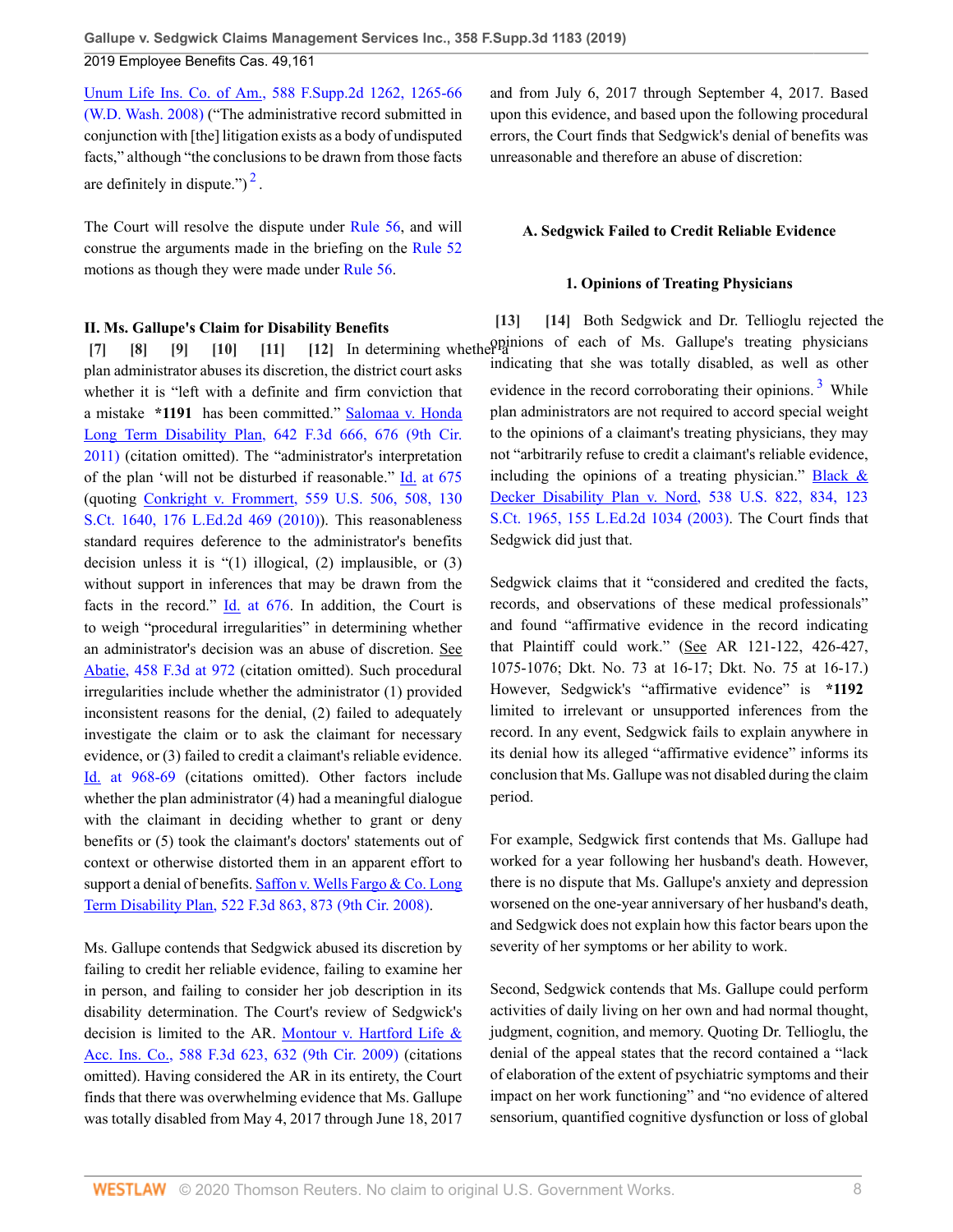functionality." (AR 1075.) However, Dr. Krebs provided a detailed explanation of Ms. Gallupe's psychiatric symptoms and their impact on her ability to work as an Information Security Officer (*i.e.*, "difficulty with concentration and focus, along with her physical and emotional fatigue, prevented her from being able to pay attention to detail or to deal with data or issues requiring attention to minute detail, to prioritize tasks, to organize and complete tasks, and to resume attention after multiple interruptions," "to make decisions and to attend to professional matters on a consistent and sustained basis," and "to effectively communicate and collaborate with coworkers due to her social withdrawal and isolation; low self-esteem and negative sense of self-worth; and continued mental distress"). (AR 677-679.) Neither Sedgwick nor Dr. Tellioglu addresses this narrative, let alone explain how it could be further elaborated upon. Moreover, neither Sedgwick nor Dr. Tellioglu explains why "altered sensorium, quantified cognitive dysfunction or loss of global functionality" are dispositive as to psychiatric disability, or why the PHQ-9 and GAD-7 scores are not "quantified" evidence of cognitive dysfunction.

Third, Sedgwick contends that Ms. Gallupe indicated that she could perform her job at "95 to 98%," but omits the complete context (i.e., her statement that her productivity at work "normally was 180%, lately has been 95-98 percent") which indicated that she was functioning nearly halfway below her normal capacity. (AR 104); see also [Solien v.](http://www.westlaw.com/Link/Document/FullText?findType=Y&serNum=2017675724&pubNum=0004637&originatingDoc=I403126e030f311e98335c7ebe72735f9&refType=RP&fi=co_pp_sp_4637_1146&originationContext=document&vr=3.0&rs=cblt1.0&transitionType=DocumentItem&contextData=(sc.History*oc.Default)#co_pp_sp_4637_1146) [Raytheon Long Term Disability Plan #590, 644 F.Supp.2d](http://www.westlaw.com/Link/Document/FullText?findType=Y&serNum=2017675724&pubNum=0004637&originatingDoc=I403126e030f311e98335c7ebe72735f9&refType=RP&fi=co_pp_sp_4637_1146&originationContext=document&vr=3.0&rs=cblt1.0&transitionType=DocumentItem&contextData=(sc.History*oc.Default)#co_pp_sp_4637_1146) [1143, 1146 \(D. Ariz. 2008\)](http://www.westlaw.com/Link/Document/FullText?findType=Y&serNum=2017675724&pubNum=0004637&originatingDoc=I403126e030f311e98335c7ebe72735f9&refType=RP&fi=co_pp_sp_4637_1146&originationContext=document&vr=3.0&rs=cblt1.0&transitionType=DocumentItem&contextData=(sc.History*oc.Default)#co_pp_sp_4637_1146) ("The plan administrator may not...pick and choose between portions of the medical record or ignore parts and use only those parts of the record which are favorable to a finding of no disability.") (citations omitted).

Fourth, Sedgwick contends that the fact that Ms. Gallupe declined medications and did not require "a higher level of psychiatric care such as PHP or IOP during the review period" indicate a lack of severity. (AR 1075.) However, Ms. Gallupe provided a cogent reason for declining prescription medications (i.e., her concerns over her late husband's addiction), and Sedgwick does not explain why the fact that she was not hospitalized or referred to inpatient treatment is a dispositive factor in determining psychiatric disability.

Critically, aside from these selective and out-of-context readings of the statements offered by Ms. Gallupe and her treating physicians and professionals, neither Sedgwick nor Dr. Tellioglu identifies any contradictory evidence concerning Ms. Gallupe's ability to work.

### <span id="page-8-0"></span>**\*1193 2. Objective Evidence of Psychiatric Disability**

**[\[15\]](#page-2-1)** Sedgwick also contends, based upon Dr. Tellioglu's conclusion that there is "insufficient objective observable data...to support a psychiatric disability or any need for restrictions or limitations in the work setting[ ]" (AR 1061) that "the clinical data does not offer convincing documentation of a psychiatric disability." (AR 1075.) However, neither Sedgwick nor Dr. Tellioglu explains how in-person observations by Ms. Gallupe's treating physicians (e.g., that Ms. Gallupe was "often visibly distraught and tearful," that she "appeared increasingly fatigued," etc.) and PHQ-9 and GAD-7 scores indicating "severe" depression are not "objective" evidence, particularly in the context of a disorder that is inherently subjective and self-reported. (See AR 517, 575, 608, 678-80); see also, e.g., [Burnett v. Raytheon](http://www.westlaw.com/Link/Document/FullText?findType=Y&serNum=2025074594&pubNum=0004637&originatingDoc=I403126e030f311e98335c7ebe72735f9&refType=RP&fi=co_pp_sp_4637_1184&originationContext=document&vr=3.0&rs=cblt1.0&transitionType=DocumentItem&contextData=(sc.History*oc.Default)#co_pp_sp_4637_1184) [Co. Short Term Disability Basic Benefit Plan, 784 F.Supp.2d](http://www.westlaw.com/Link/Document/FullText?findType=Y&serNum=2025074594&pubNum=0004637&originatingDoc=I403126e030f311e98335c7ebe72735f9&refType=RP&fi=co_pp_sp_4637_1184&originationContext=document&vr=3.0&rs=cblt1.0&transitionType=DocumentItem&contextData=(sc.History*oc.Default)#co_pp_sp_4637_1184) [1170, 1184 \(C.D. Cal. 2011\)](http://www.westlaw.com/Link/Document/FullText?findType=Y&serNum=2025074594&pubNum=0004637&originatingDoc=I403126e030f311e98335c7ebe72735f9&refType=RP&fi=co_pp_sp_4637_1184&originationContext=document&vr=3.0&rs=cblt1.0&transitionType=DocumentItem&contextData=(sc.History*oc.Default)#co_pp_sp_4637_1184) (noting "the unique nature of psychiatric disabilities, which often involve subjective complaints."); [James v. AT & T West Disability Benefits](http://www.westlaw.com/Link/Document/FullText?findType=Y&serNum=2033507635&pubNum=0007903&originatingDoc=I403126e030f311e98335c7ebe72735f9&refType=RP&fi=co_pp_sp_7903_880&originationContext=document&vr=3.0&rs=cblt1.0&transitionType=DocumentItem&contextData=(sc.History*oc.Default)#co_pp_sp_7903_880) [Prog., 41 F.Supp.3d 849, 880-81 \(N.D. Cal. 2014\)](http://www.westlaw.com/Link/Document/FullText?findType=Y&serNum=2033507635&pubNum=0007903&originatingDoc=I403126e030f311e98335c7ebe72735f9&refType=RP&fi=co_pp_sp_7903_880&originationContext=document&vr=3.0&rs=cblt1.0&transitionType=DocumentItem&contextData=(sc.History*oc.Default)#co_pp_sp_7903_880). (finding abuse of discretion where administrator did not explain why examining physician's observations are not "objective evidence").

Sedgwick's failure to credit reliable evidence concerning Ms. Gallupe's disability indicates an abuse of discretion.

#### <span id="page-8-1"></span>**B. Sedgwick Failed to Examine Ms. Gallupe**

**[\[16\]](#page-2-2)** Sedgwick relied upon the opinion of a non-treating, non-examining doctor to conclude that Ms. Gallupe was not disabled during the claim period. While there is nothing "inherently objectionable about a file review by a qualified physician in the context of a benefits determination...a plan's decision to conduct a file-only review—especially where the right to conduct a physical examination is specifically reserved in the plan—may, in some cases, raise questions about the thoroughness and accuracy of the benefits determination." [Bennett v. Kemper Nat. Servs., Inc., 514](http://www.westlaw.com/Link/Document/FullText?findType=Y&serNum=2014822582&pubNum=0000506&originatingDoc=I403126e030f311e98335c7ebe72735f9&refType=RP&fi=co_pp_sp_506_554&originationContext=document&vr=3.0&rs=cblt1.0&transitionType=DocumentItem&contextData=(sc.History*oc.Default)#co_pp_sp_506_554) [F.3d 547, 554 \(6th Cir. 2008\)](http://www.westlaw.com/Link/Document/FullText?findType=Y&serNum=2014822582&pubNum=0000506&originatingDoc=I403126e030f311e98335c7ebe72735f9&refType=RP&fi=co_pp_sp_506_554&originationContext=document&vr=3.0&rs=cblt1.0&transitionType=DocumentItem&contextData=(sc.History*oc.Default)#co_pp_sp_506_554) (internal quotation marks and citations omitted); see also [Lavino v. Metro. Life Ins. Co.,](http://www.westlaw.com/Link/Document/FullText?findType=Y&serNum=2021195408&pubNum=0000999&originatingDoc=I403126e030f311e98335c7ebe72735f9&refType=RP&originationContext=document&vr=3.0&rs=cblt1.0&transitionType=DocumentItem&contextData=(sc.History*oc.Default)) [2010 WL 234817, at \\*12 \(C.D. Cal. Jan. 13, 2010\)](http://www.westlaw.com/Link/Document/FullText?findType=Y&serNum=2021195408&pubNum=0000999&originatingDoc=I403126e030f311e98335c7ebe72735f9&refType=RP&originationContext=document&vr=3.0&rs=cblt1.0&transitionType=DocumentItem&contextData=(sc.History*oc.Default)) ("Though the lack of an in-person examination is not determinative, it is a relevant consideration, especially with respect to conditions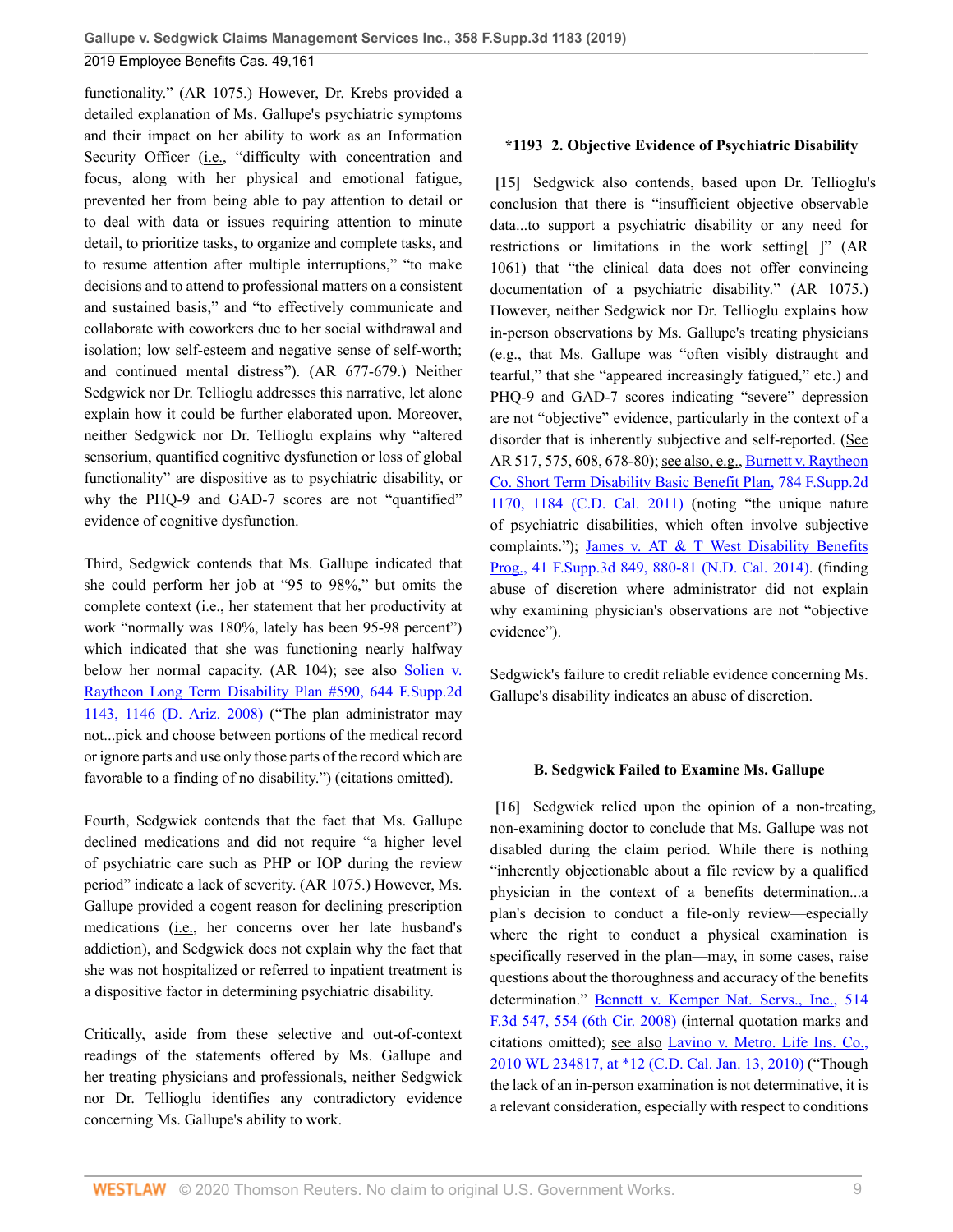that are not susceptible to objective verification...") (citations omitted).

While Sedgwick claims that (1) it "credited" the complaints and observations of Ms. Gallupe and her treating physicians and (2) "it would be nonsensical to require an in-person review of Plaintiff at a time when, by her own admission, she no longer suffered from any disability" (Dkt. No. 75 at 14-15), neither contention is compelling. First, Sedgwick's claim that it "credited" the observations of Ms. Gallupe and her treating physicians is belied by the fact that it ultimately discounted the disability opinions of *every* treating physician and professional, deferring instead to the opinion of a physician who never examined her in person and never had the opportunity to observe the effects of her depression and anxiety. Second, while it is true that Ms. Gallupe was no longer disabled when Dr. Tellioglu completed his file review, Sedgwick had ample opportunity to have her examined by a local physician prior to her appeal. That it did not do so, yet still complaints about a lack of objective evidence, indicates an abuse of discretion. See [Mitchell v. Metro. Life Ins. Co.,](http://www.westlaw.com/Link/Document/FullText?findType=Y&serNum=2014320521&pubNum=0004637&originatingDoc=I403126e030f311e98335c7ebe72735f9&refType=RP&fi=co_pp_sp_4637_1148&originationContext=document&vr=3.0&rs=cblt1.0&transitionType=DocumentItem&contextData=(sc.History*oc.Default)#co_pp_sp_4637_1148) [523 F.Supp.2d 1132, 1148 \(C.D. Cal. 2007\)](http://www.westlaw.com/Link/Document/FullText?findType=Y&serNum=2014320521&pubNum=0004637&originatingDoc=I403126e030f311e98335c7ebe72735f9&refType=RP&fi=co_pp_sp_4637_1148&originationContext=document&vr=3.0&rs=cblt1.0&transitionType=DocumentItem&contextData=(sc.History*oc.Default)#co_pp_sp_4637_1148) ("This was an occasion when an independent medical examination was in order to determine the credibility of [the claimant's] evidence. [The plan] did not exercise **\*1194** this option, choosing instead to assert a lack of evidence without attempting to confirm for itself whether [the claimant] suffered from disabling conditions."); [Lavino v. Metro. Life Ins. Co., 779](http://www.westlaw.com/Link/Document/FullText?findType=Y&serNum=2024445835&pubNum=0004637&originatingDoc=I403126e030f311e98335c7ebe72735f9&refType=RP&fi=co_pp_sp_4637_1113&originationContext=document&vr=3.0&rs=cblt1.0&transitionType=DocumentItem&contextData=(sc.History*oc.Default)#co_pp_sp_4637_1113) [F.Supp.2d 1095, 1113 \(C.D. Cal. 2011\)](http://www.westlaw.com/Link/Document/FullText?findType=Y&serNum=2024445835&pubNum=0004637&originatingDoc=I403126e030f311e98335c7ebe72735f9&refType=RP&fi=co_pp_sp_4637_1113&originationContext=document&vr=3.0&rs=cblt1.0&transitionType=DocumentItem&contextData=(sc.History*oc.Default)#co_pp_sp_4637_1113) ("In the context of a psychiatric disability determination, it is arbitrary and capricious to rely on the opinion of a non-treating, nonexamining doctor because the inherent subjectivity of a psychiatric diagnosis requires the physician rendering the diagnosis to personally observe the claimant.") (citation omitted); [Sheehan v. Metro. Life Ins. Co., 368 F.Supp.2d 228,](http://www.westlaw.com/Link/Document/FullText?findType=Y&serNum=2006361565&pubNum=0004637&originatingDoc=I403126e030f311e98335c7ebe72735f9&refType=RP&fi=co_pp_sp_4637_255&originationContext=document&vr=3.0&rs=cblt1.0&transitionType=DocumentItem&contextData=(sc.History*oc.Default)#co_pp_sp_4637_255) [255 \(S.D.N.Y. 2005\)](http://www.westlaw.com/Link/Document/FullText?findType=Y&serNum=2006361565&pubNum=0004637&originatingDoc=I403126e030f311e98335c7ebe72735f9&refType=RP&fi=co_pp_sp_4637_255&originationContext=document&vr=3.0&rs=cblt1.0&transitionType=DocumentItem&contextData=(sc.History*oc.Default)#co_pp_sp_4637_255) ("Unlike cardiologists or orthopedists, who can formulate medical opinions based upon objective findings derived from objective clinical tests, the psychiatrist typically treats his patient's subjective symptoms.").

## **C. Sedgwick Failed to Consider Ms. Gallupe's Job Description**

<span id="page-9-0"></span>**[\[17\]](#page-3-0)** Finally, Sedgwick did not meaningfully assess "the necessary functions" of Ms. Gallupe's job before denying her claim, as it was required to do. See [Lundquist v. Continental](http://www.westlaw.com/Link/Document/FullText?findType=Y&serNum=2007446401&pubNum=0004637&originatingDoc=I403126e030f311e98335c7ebe72735f9&refType=RP&fi=co_pp_sp_4637_1250&originationContext=document&vr=3.0&rs=cblt1.0&transitionType=DocumentItem&contextData=(sc.History*oc.Default)#co_pp_sp_4637_1250) [Cas. Co., 394 F.Supp.2d 1230, 1250-51 \(C.D. Cal. 2005\)](http://www.westlaw.com/Link/Document/FullText?findType=Y&serNum=2007446401&pubNum=0004637&originatingDoc=I403126e030f311e98335c7ebe72735f9&refType=RP&fi=co_pp_sp_4637_1250&originationContext=document&vr=3.0&rs=cblt1.0&transitionType=DocumentItem&contextData=(sc.History*oc.Default)#co_pp_sp_4637_1250) ("Clearly, in making a determination regarding 'disability'

under the [plan], it is critical to accurately assess the necessary functions of plaintiff's specific job...Although [the plan] recognized that plaintiff viewed her job as stressful, it did not attempt to determine the necessary *functions* of that job or of her occupation.") (emphasis in original); [Martin v.](http://www.westlaw.com/Link/Document/FullText?findType=Y&serNum=2000109984&pubNum=0004637&originatingDoc=I403126e030f311e98335c7ebe72735f9&refType=RP&fi=co_pp_sp_4637_992&originationContext=document&vr=3.0&rs=cblt1.0&transitionType=DocumentItem&contextData=(sc.History*oc.Default)#co_pp_sp_4637_992) [Continental Cas. Co., 96 F.Supp.2d 983, 992 \(N.D. Cal. 2000\)](http://www.westlaw.com/Link/Document/FullText?findType=Y&serNum=2000109984&pubNum=0004637&originatingDoc=I403126e030f311e98335c7ebe72735f9&refType=RP&fi=co_pp_sp_4637_992&originationContext=document&vr=3.0&rs=cblt1.0&transitionType=DocumentItem&contextData=(sc.History*oc.Default)#co_pp_sp_4637_992) ("As a matter of logic, it would be impossible to review plan language with respect to a claim without making some characterization of the demands of the claimant's job tasks.").

Under the Plan, "disability" means "that you are unable to perform, with or without reasonable accommodation, the *essential duties of your own occupation*..." (AR 55) (emphasis added). Accordingly, it would have been important for Sedgwick to understand "the essential duties" of Ms. Gallupe's job as an Information Security Officer. However, the record indicates that Sedgwick did not request a copy of Ms. Gallupe's job description until after it had already twice denied her claim (AR 1104), and did not meaningfully consider at any point how her duties would be impacted by her symptoms. For example, in its July 31, 2017 denial letter, Sedgwick summarizes Ms. Gallupe's position as "a sedentary job primarily involving computer use." (AR 426.) In his report, Dr. Tellioglu summarizes her position as "providing information security and privacy requirements into practices across business partners." (AR 1059.) Neither makes any effort to evaluate whether Ms. Gallupe's depression and anxiety would prevent her from performing the specific duties of her job, namely "supervision of other employees; regular interaction with coworkers requiring effective and clear communication; regularly dealing with data or issues requiring attention to minute detail; prioritizing tasks; resuming attention after multiple interruptions; multi-tasking; and shifting between tasks and obtaining information from multiple sources and then synthesizing, integrating and utilizing such information to solve problems." (AR 679.)

Sedgwick's failure to meaningfully consider Ms. Gallupe's job description indicates an abuse of discretion.

### **Conclusion**

Having found that Sedgwick abused its discretion in denying Ms. Gallupe's claim for short-term disability benefits, the Court hereby ORDERS as follows:

(1) The Court GRANTS Plaintiff's Motion for Judgment Under [Federal Rule of Civil Procedure 52](http://www.westlaw.com/Link/Document/FullText?findType=L&pubNum=1000600&cite=USFRCPR52&originatingDoc=I403126e030f311e98335c7ebe72735f9&refType=LQ&originationContext=document&vr=3.0&rs=cblt1.0&transitionType=DocumentItem&contextData=(sc.History*oc.Default)), which it